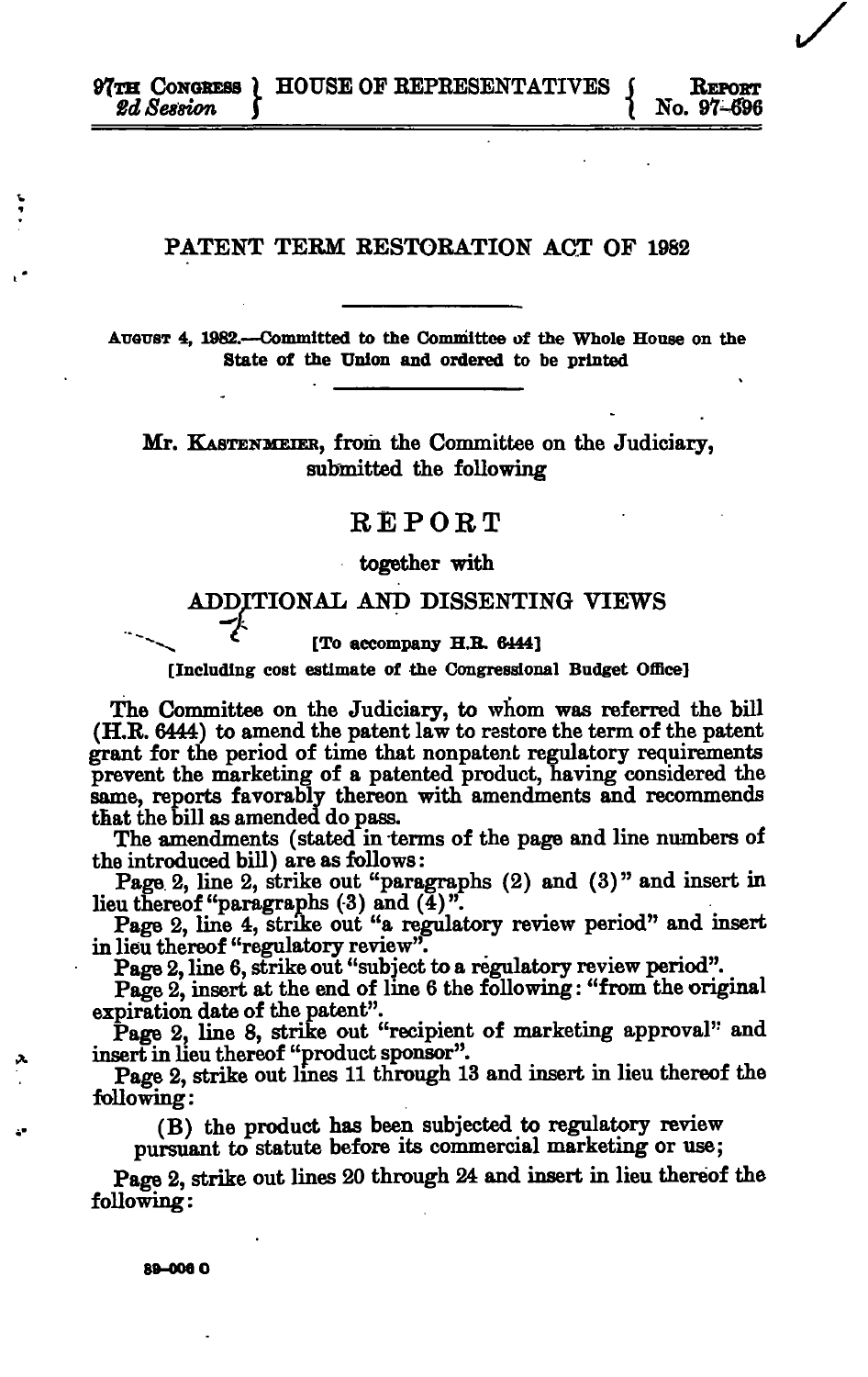(2) The rights derived from any claim of any patent extended under paragraph (1) shall be limited—

(A) in the case of any patent, to the scope of such claim which relates to the product subject to regulatory review, and

(B) in the case of a patent which encompasses within its scope a product—

(i) which is subject to regulatory review under the Federal Food, Drug, and Cosmetic Act, to the uses of the product which may be regulated by the chapter of such Act under which the regulatory review occurred, or

(ii) which is subject to regulatory review under any other statute, to the uses of the product which may be regulated by the statute under which the regulatory review occurred.

 $\ddot{\phantom{a}}$ 

Page 2, line 25, strike out " $(2)$ " and insert in lieu thereof " $(3)$ ". Page 3, line 1, strike out "or method".

Page 3, line 7, strike out "extension of a" and insert in lieu thereof "term of any extended".

Page 3, beginning in line 13, strike out "or method".

Page 3, line 15, strike out " $(3)$ " and insert in lieu thereof " $(4)$ ".

Page 3, strike out line 23 and all that follows through "has ended." on line 1 on page 4, and insert in lieu thereof the following:

(b) (1) To obtain an extension of the term of a patent under subsection (a), the product sponsor shall notify the Commissioner under oath, within ninety days after the termination of the regulatory review period for the product to which the patent relates, that the regulatory review period has ended.

Page 4, beginning in line 1, strike out "recipient of marketing approval" and insert in lieu thereof "product sponsor"; and in line 6 on that page, strike out "or regulation".

Page 4, insert before the semicolon in line 7 the following: "or, if the regulatory review occurred under the Federal Food, Drug, and Cosmetic Act, the chapter of the Act under which the review occurred"; and in line 10 of that page strike out "and the statutory use".

Page 4, strike out lines 12 and 13 and insert in lieu thereof the following:

(D) state that the requirements of the statute under which the regulatory review referred to in subsection  $(a)(1)(B)$ occurred have been satisfied and commercial marketing or use of the product is not prohibited; and

Page 4, line 14, strike out "the claim or claims of the patent" and insert in lieu thereof "the patent and any claim thereof".

Page 4, line 20, strike out "or method".

Page 4, line  $22$ , strike out " $(A)$  publish the information noticed" and insert in lieu thereof "publish"; and in line 24 on that page, strike out ", and  $(B)$ " and insert in lieu thereof the following: "the information contained in such notice. Unless the requirements of this section have not been met, the Commissioner shall".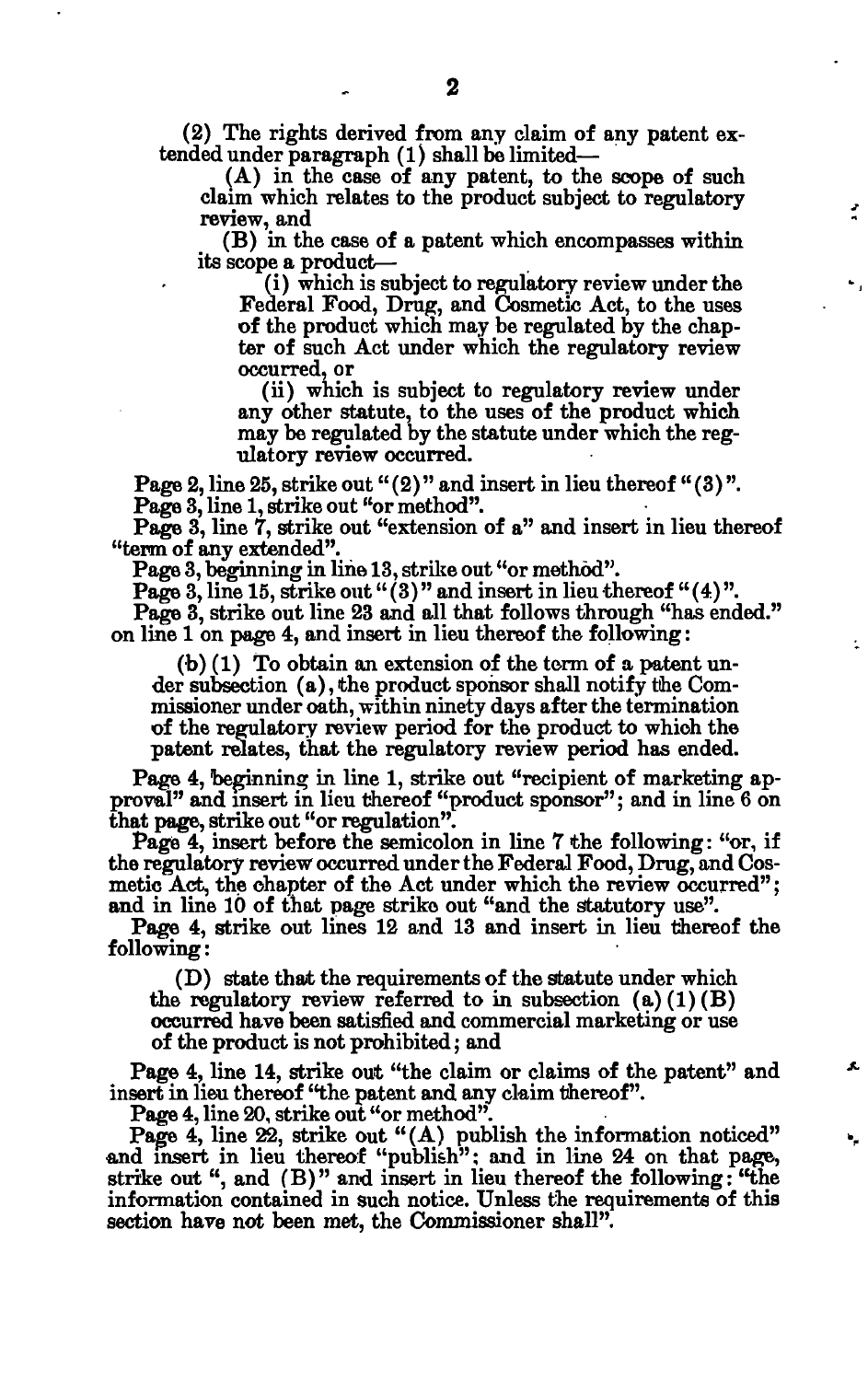Page 5, line 2, strike out "statutory use and the claim or claims" and insert in lieu thereof the following "statute under which regulatory review occurred and specifying any claim".

Page 5, line 4, strike out "each patent" and insert in lieu thereof "the patent so"; and in that line strike out "such certificate".

Page 5, strike out lines 7 through 11 and insert in lieu thereof the following:

(1) The term "product" means any machine, manufacture, or composition of matter for which a patent may be obtained and includes the following:

Page 5, line 20, strike out "155" and insert in lieu thereof "151". Page 5, line 21, strike out "any" and insert in lieu thereof "Any". Page 6, line 1, strike out "any?' and insert in lieu thereof "Any". Page 6, strike out lines 13 through 16 and insert in lieu thereof the following:

(4) The term "product sponsor" means any person who initiates testing 3r investigations, claims an exemption, or submits an application, petition, protocol, request, or notice described in paragraph (5) of this subsection.

Page 6, line 18, insert after "a" the following: "product which is  $a''$ .

Page 6, beginning on line 20, strike out "recipient of marketing approval" and insert in lieu thereof "first product sponsor".

Page 6, line 21, strike out "initiated" and insert in lieu thereof "initiates'".

Page 6, beginning on line 22, strike out "for the specific method for use for which such product is approved or licensed under such statutes".

Page 6, beginning in line 25, strike out "or a method for using or of producing such product"; and beginning in line 3 on page 7, strike out "or a method for using or of producing such product".

Page 7, beginning on line 1, strike out "such statutes" and insert in lieu thereof "the Federal Food, Drug, and Cosmetic Act, Public Health Service Act, or the Act of March 4, 1913".

Page 7, line 5, strike out "or licensees" and insert in lieu thereof "or the product is licensed"; and beginning in line 5, strike out "the Federal Food, Drug, and Cosmetic Act, the Public Health Service Act, or the Act of March 4,1913," and insert in lieu thereof "such statutes".

Page 7, line 16, insert after "a" the following: "product which is a". Page 7, strike out lines 18 through 25 and insert in lieu thereof the following:

^ the date the first product sponsor (i) initiates a major health or environmental effects test on the product, but only if the data from such test is submitted in a petition referred to in \_, clause (iii) of this subparagraph, (ii) claims an exemption for an investigation with respect to such product, or (iii) submits a petition with respect to the product under the Federal Food, Drug, and Cosmetic Act requesting issuance of a regulation for use of the product, and ending on the date such regulation becomes effective or, if objections are filed to such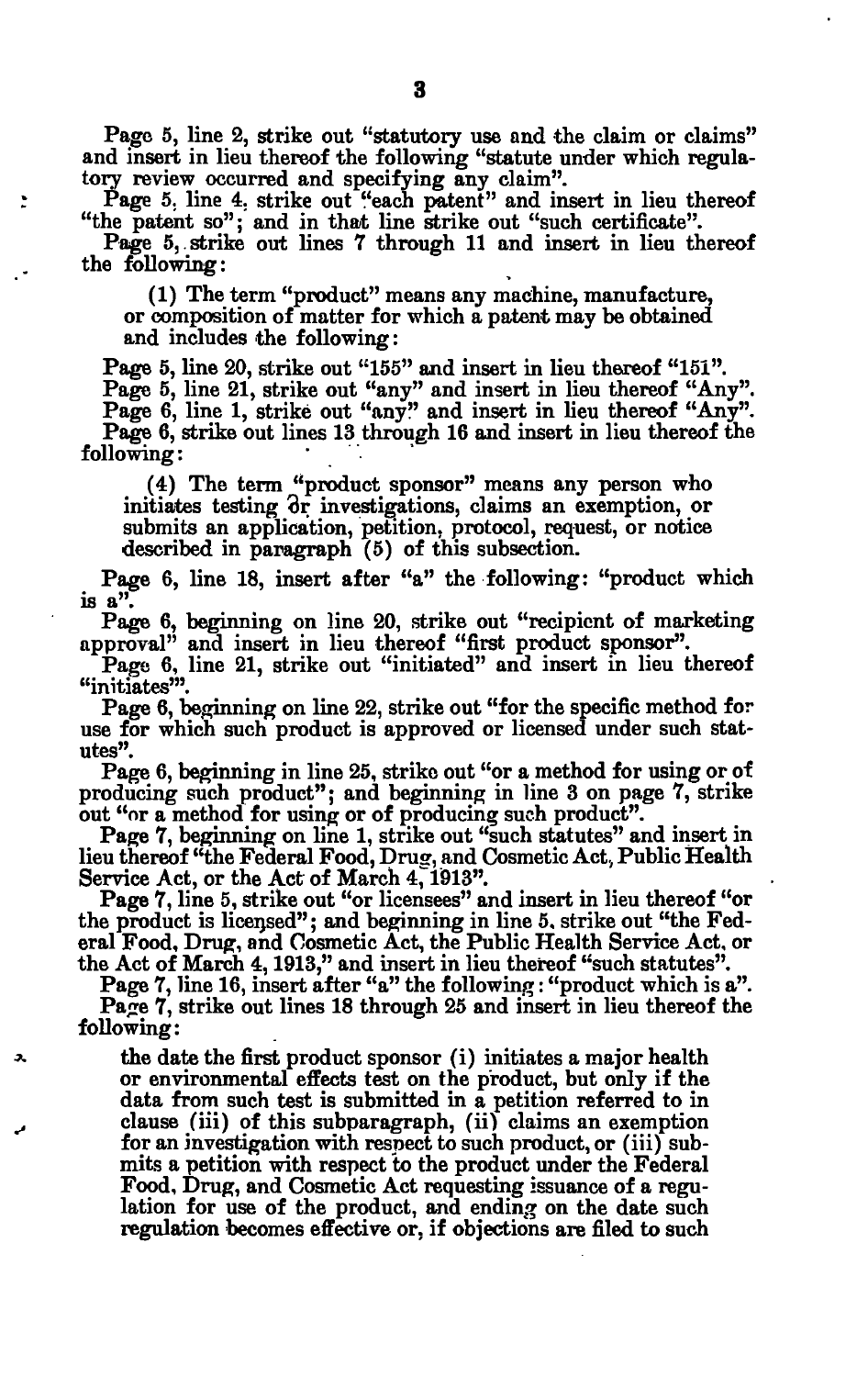regulation, ending on the date such objections are resolved and commercial marketing is permitted or, if commercial marketing is initially permitted and later revoked pending further proceedings as a result of such objections, ending on the date such proceedings are finally resolved and commercial marketing is permitted;

٠.

x,

Page 8, line 1, after "to" insert the following: "a product which is". Page 8, strike out lines 3 through 18 and insert in lieu thereof the following:

on the earliest of the date the first product sponsor (i) claims an exemption for investigation of the product or requests authority to prepare an experimental product under the Federal Food, Drug, and Cosmetic Act, the Public Health Service Act, or the Act of March 4, 1913, or (ii) submits an application or petition with respect to the product under such statutes, and ending on the date such application or petition with respect to the product is approved or the product is licensed under such statutes or, if objections are filed to such approval or license, ending on the date such objections are resolved and commercial marketing is permitted or, if commercial marketing is initially permitted and later revoked pending further proceedings as a result of such objections, ending on the date such proceedings are finally resolved and commercial marketing is permitted;

Page 8, line 19, insert after "to a" the following: "product which is a".

Page 8, beginning in line 20, strike out "recipient of marketing approval" and insert in lieu thereof "first product sponsor"; beginning in line 22 on that page, strike out "such product or method for using such product" and insert in lieu thereof "the product"; in line 24, strike out "or (ii)" and insert in lieu thereof  $(ii)$  initiates a clinical investigation on humans, or (iii)"; and in line 25, strike out "such" and insert in lieu thereof "the".

Page 9, line 1, strike out "or method for using such product"; and beginning in line 3, strike out "such product or a method for using such product" and insert in lieu thereof "the product".

Page 9, line 6, insert after "a" the following: "product which is a"; beginning in line 7 on that page, strike out  $\alpha$  recipient of marketing approval<sup>7</sup> and insert in lieu thereof "first product sponsor"; and in line 10, strike out "the data from which" and insert in lieu thereof "but only if the data from such test".

Page  $\check{9}$ , line 14, insert "for the pesticide" after "permit".

Page 9, line 19, insert after "a" the following: "product which is a"; and beginning in line 25 on that page, strike out "recipient of marketing approval" and insert in lieu thereof "first product sponsor".

Page 10, line 12, strike out "recipient of marketing approval" and insert in lieu thereof "first product sponsor"; in line 16 on that page, insert "chemical" after "such"; and in line 17 on that page, strike out "the data from which" and insert in lieu thereof "but only if the data from such test".

Page 11, beginning in line 3, strike out "or the method of use of such product subject to the regulatory review period." and insert in lieu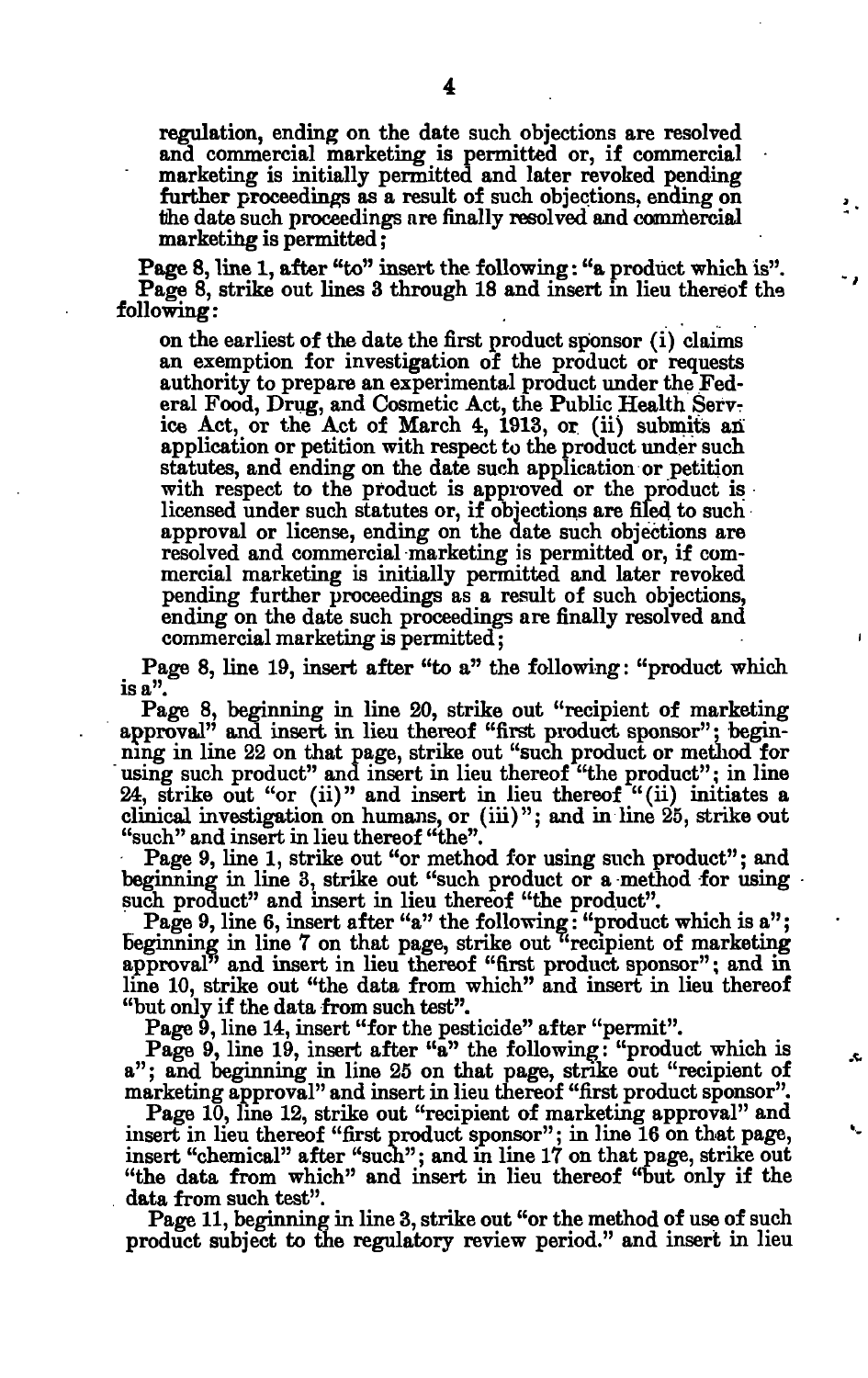thereof "which is subject to regulatory review, for the method for using such product, or for the method for producing such product".

Page 11, line 5, strike out "In" and insert in lieu thereof "Notwithstanding subsection  $(a)$   $(1)$   $(D)$ , in".

۰ź

## **BACKGROUND**

H.R. 6444 is the product of over four years of study of ways in which Government patent policy can be changed to stimulate industrial innovation in the United States. The genesis of the legislation was a call by President Jimmy Carter in May, 1978, for a domestic policy review of industrial innovation. President Carter's directive led to the creation of a cabinet-level coordinating committee chaired by Secretary of Commerce, Juanita Kreps, which supervised the activities of a team of experts under the direction of Dr. Jordan J. Baruch, Assistant Secretary of Commerce for Science and Technology. Dr. Baruch organized more than 150 senior representatives from the industrial, public interest, labor, scientific and academic communities into the Advisory Committee on Industrial Innovation. The deliberations of the Advisory Committee encompassed five areas of investigation: economic and trade policy; environmental, health and safety regulations; regulation of industry structure and competition; federal procurement policy; and federal patent and information policy. Members of the Advisory Committee were asked to prepare specific recommendations for changing existing policies or initiating new ones to enhance the state of industrial innovation in our country.

The Advisory Committee was especially productive in recommending modifications in patent policy as a means of enhancing the climate for innovation. Among the recommendations of the Committee were: upgrading the Patent Office by increasing the examination staff and providing modern data-processing research tools to patent examiners; providing a reexamination procedure to increase the reliability of patents whose initial examination may have been incomplete; and creating a central court to hear all patent appeals. President Carter eventually accepted all three of these recommendations and requested that Congress enact implementing legislation.

Public Law 96-517, signed into law on December 12,1980, provided for computerization of the Patent Office and a system of reexamination of patents. It also expedited the transfer of patent rights derived from government-funded research and development to the academic and small business communities as a way of stimulating private-sector initiative.

On April 2, 1982. President Reagan signed into law Public Law 97-164, the proposal to create a Court of Appeals for the Federal Circuit, a central forum for all patent appeals originallv recommended by the Advisory Committee. On June 8, of this year, the House passed H.R. 6260. which by enhancing fee revenue available to the Patent and Trademark Office, will permit for the first time the full complement of patent examiners necessary to comply with the Advisory Committee's request for an adequate examining staff.

A key recommendation of the Advisory Committee which remains to be implemented, however, is that calling for "an adequate extension of the patent term . . . when commercialization of patented inven-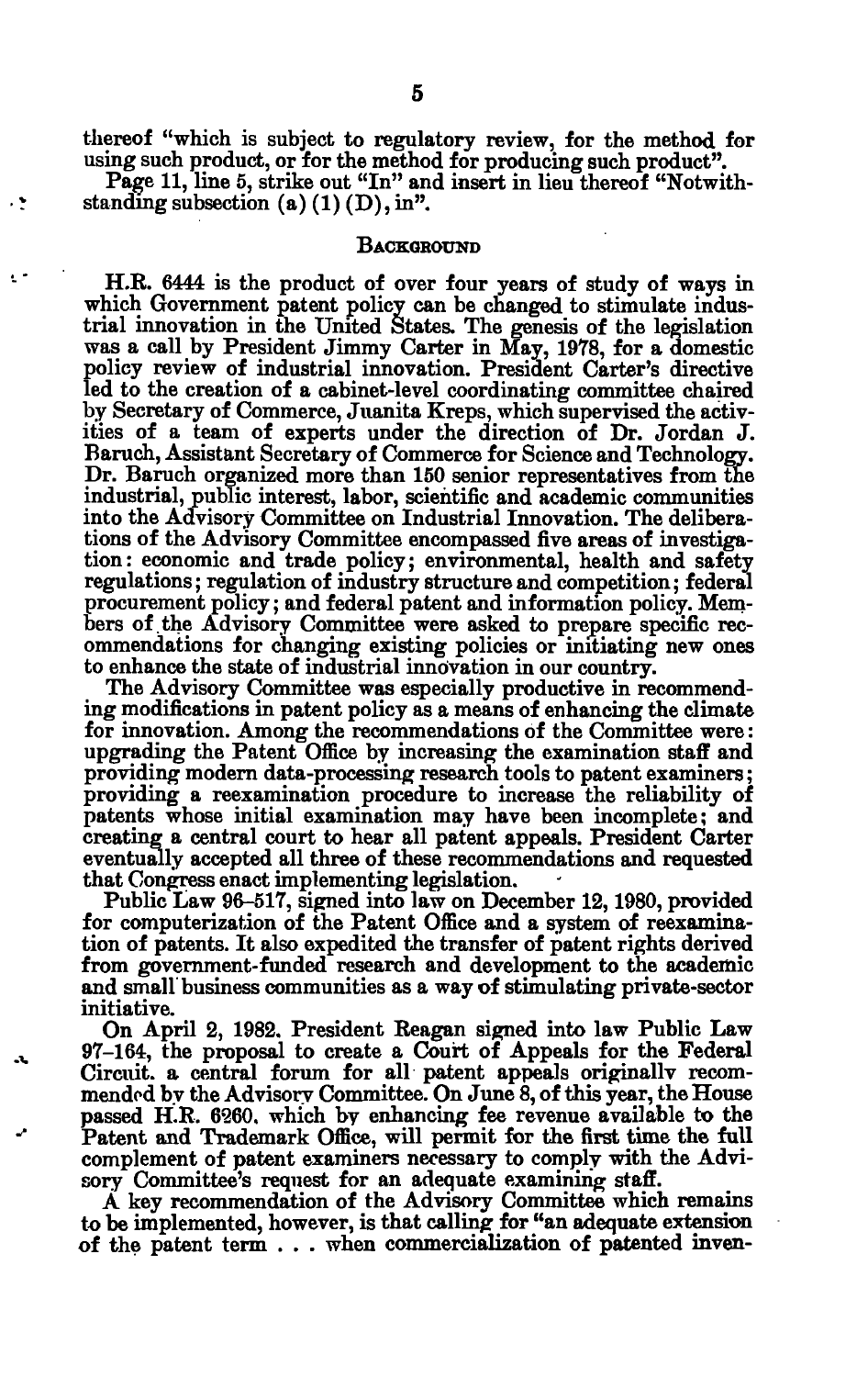tions is delayed due to Federal regulations."*<sup>1</sup>* It is this recommendation which is embodied in H.R.  $644\overline{4}$ .

H.R. 6444 constitutes one of the most significant changes in the patent laws since the 1952 revision of the code, because it grants to certain patent owners extension of their exclusive rights for up to seven years beyond the traditional 17-year term. Given the farreaching implications of the proposal to competitors and consumers, the Subcommittee on Courts, Civil Liberties and the Administration of Justice proceeded to examine the issue with exceptional scrutiny.

Originally, it had been suggested that the patent term restoration issue should be pursued in the context of the 96th Congress legislation, embodying many of the recommendations of President Carter which eventually became Public Law 96-517. During the course of subcommittee markup on that legislation, Congressman Harold Sawyer of Michigan offered an amendment embodying the concept of patent term restoration to compensate for regulatory delay. Mr. Sawyer graciously withdrew his amendment with the understanding that the matter would be taken up in the 97th Congress after an opportunity for thorough education and study.

In the First Session of the 97th Congress, the Subcommittee proceeded to examine the subject, embodied in a new bill, H.E. 1937, in great detail. Several days of hearings were held, with witnesses from the industrial commumty, the public sector and the public interest community being heard. In addition, a study by the Congressional Office of Technology Assessment was commissioned. This led to a 74-' page report on the issue, focusing on the pharmaceutical industry as an example.\*

The **OTA** report provided the Subcommittee with a great deal of information, in addition to that provided by the testimony of witnesses at the hearings, about the research process and the relationship of the patent system to the development of the fruits of commercial scientific research.

The OTA report found that, "Although important pharmactutical innovations may result from new therapeutic applications of existing chemicals . . . many of the pharmaceutical breakthroughs that have occurred have resulted from NCE (new chemical entity) research and the development of NCEs generally has required more time and money than other types of innovation and has involved greater risks." The report concluded, "The drug development process for NCEs is timeconsuming and is characterized by a high probability of failure. A decade or more may elapse between the time a chemical having promising biological activity is identified and the time it is marketed as a new drug. The odds against developing a marketable pharmaceutical are great  $\ldots$  only one out of 7000 to 10,000 newly-synthesized chemicals will be found to have promising biological activity. Only one out of 10 promising chemicals will survive to marketing."<sup>s</sup> The report estimates the direct costs, in 1976 dollars, of developing a new pharmaceutical average \$33 million. In addition to finding that the new drug-development process is extraordinarily costly and lengthy, the Office of Technology Assessment also found that "an early patent

**<sup>\*</sup> Advisory Committee on Industrial Innovation, Final Report, September 1979, p. 149. •Patent Term Extension and the Pharmaceutical Industry, Congress of the United** 

**States. Office of Technology Assessment. Washington, D.C., 1982. • Patent Term Extension and the Pharmaceutical Industry, pp. 12 and 13.**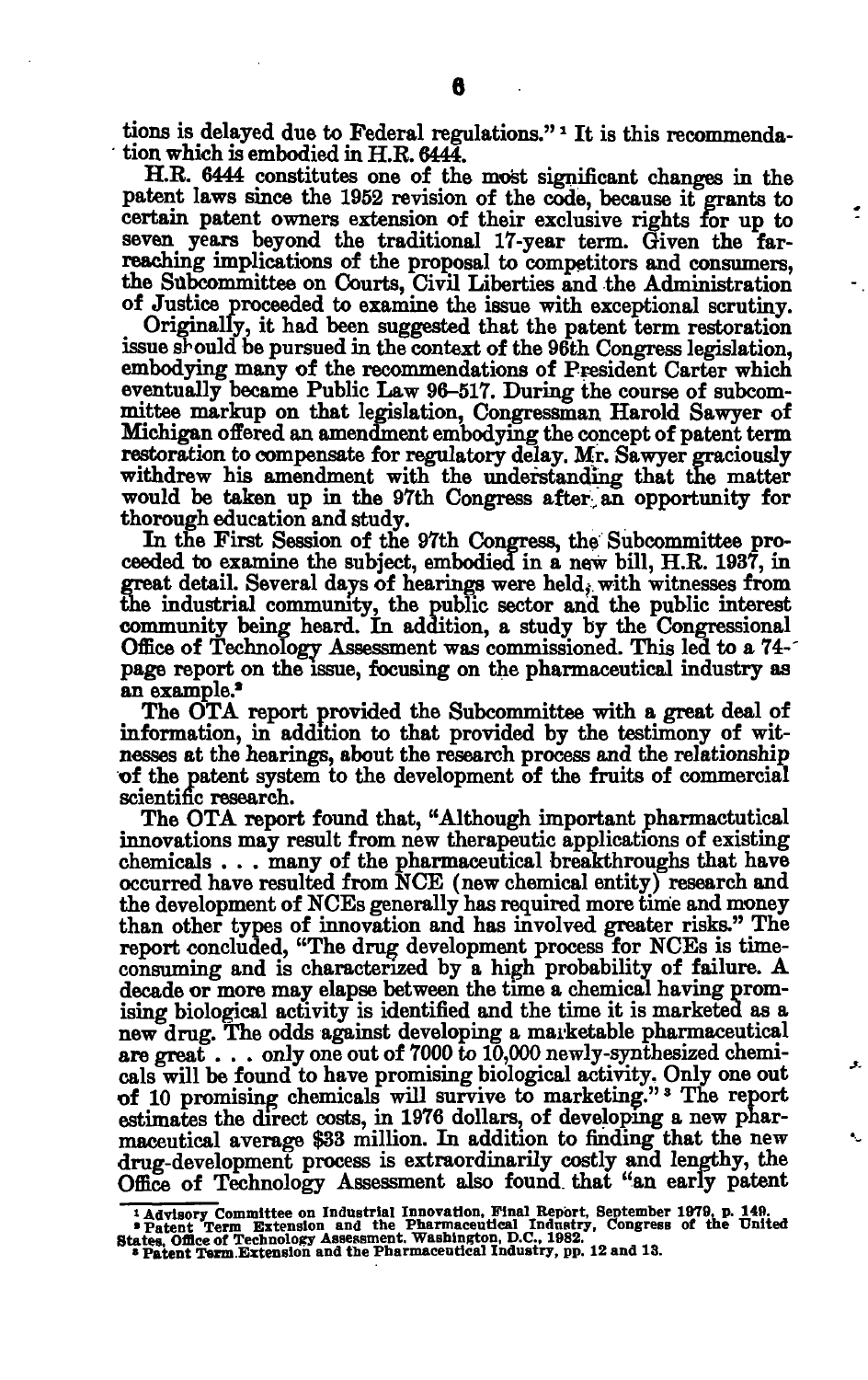application is encouraged by the patent laws of the United States and most foreign countries, since, when two or more investigators independently arrive at the same discovery, the investigator who first files a patent application generally has an advantage in obtaining the patent."\* Further, it is necessary to file a patent application prior to publication of information about a new invention because of the risk that it would otherwise fall into the public domain.

Because early publication of research is a significant factor of the ethics of medical and pharmaceutical research, patent applications on new pharmaceutical inventions tend to be filed very early in the research and development process. The result is that the 17-year term of a patent begins to run long before the invention ever reaches the marketplace and begins returning the revenue necessary to recoup development costs and finance further research.

The OTA report cited a study of patented drugs indicating that the average effective patent term for drugs approved in 1979 was less than 10 years.<sup>5</sup>

It is this extraordinarily long development time, required in large measure by the testing required to meet regulatory requirements associated with significant loss of effective patent terms, which underlies the need for H.R. 6444.

The net effect of the testimony before the subcommittee and the information contained in the report of the Office of Technology Assessment is to confirm the link between effective commercial patent term and innovation and to support the recommendation of President Carter's Advisory Committee for remedial legislation.

#### SUBCOMMITTEE MODIFICATIONS TO THE ORIGINAL BILL

Although the general thrust of the testimony presented to the subcommittee was supportive of the bill, significant criticisms were set forth by representatives of the generic pharmaceutical industry and Public Citizen, Inc. Specifically, generic industry representatives expressed concern that the legislation would prevent the growth of their industry with the result that consumers would be deprived the option of less expensive generic products. These sentiments were echoed by representatives of Public Citizen, Inc. who argued tl.at the burden of higher prices would be felt most seriously by those who require pharmaceuticals the most and yet have fewer financial resources, namely the elderly. This was confirmed by the finding of the Office of Technology Assessment that, "the price of drugs whose patents are extended will be higher during the extended period than they would have been if patent protection ended." The O.T.A. concludes, "the magnitude of the additional cost to the consumer will be significantly influenced by the extent to which generic competition would have existed had the patent term not been extended."

In view of these findings the subcommittee modified the legislation as introduced, ELR. 1937, with a number of amendments designed to deal with criticisms of the bill. A clean bill, H.R. 6444, was then reported incorporating the amendments. The amendments, incorporated into H.R. 6444 are as follows:

- 2

**<sup>\*</sup> M Eisman' and W. WardeU. "The Dedine In Effective Patent Life of New Drags,"**  *Research Management* **January 1981, cited In Patent Term Extension and the Pharma-ceutical industry. Supra, p. 20.**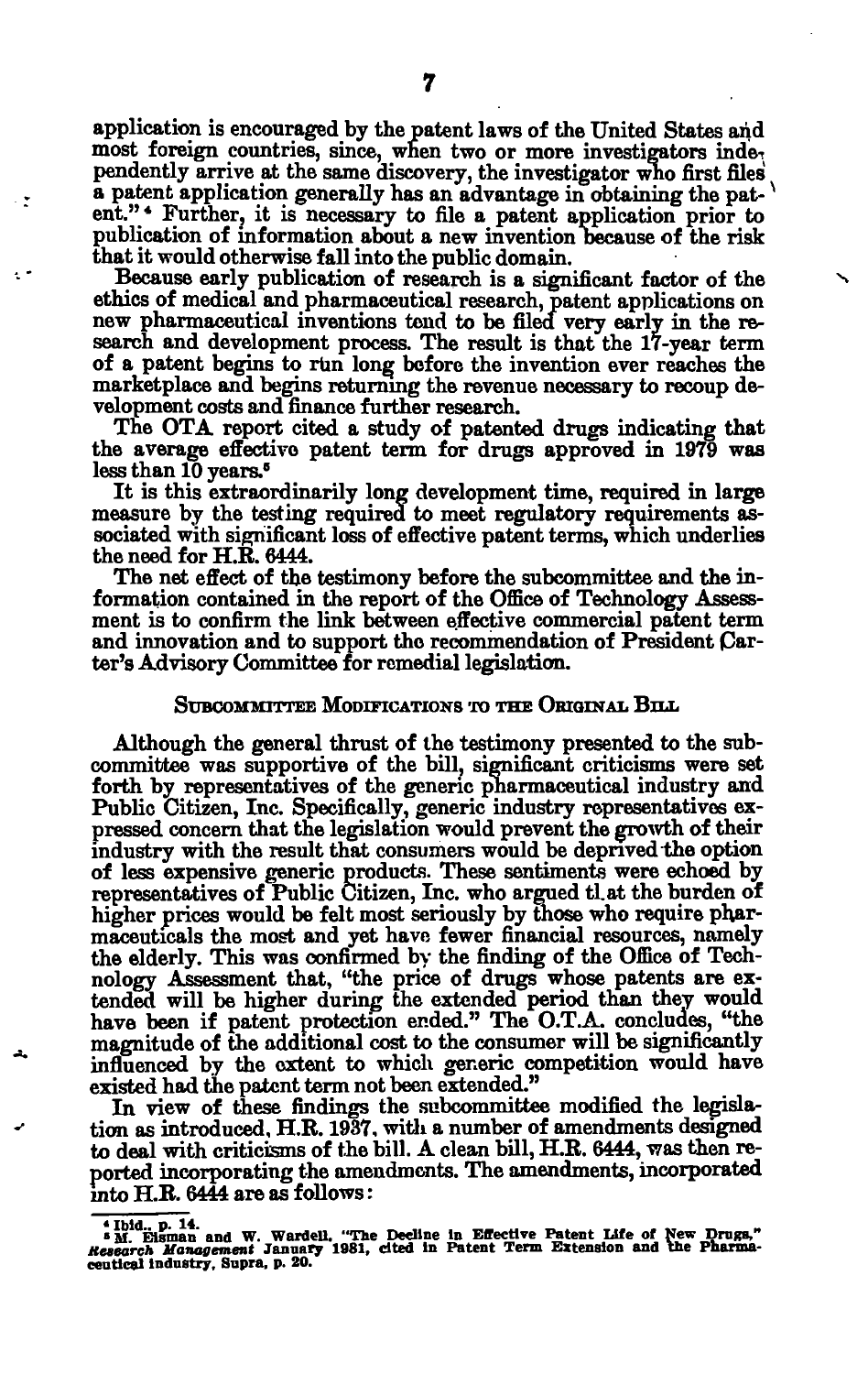1. Patent extension is granted only to the 'recipient of market' approval who is the actual domestic U.S. developer rather than the patent owner, who may be only a licensor who has not committed any resources to the development and final regulatory approval of the patented product.

÷

2. The maximum period of extension of any patent is limited so that no patent may be extended more than 27 years from the date of first filing anywhere in the world. In addition, full credit for patent extension is given only for regulatory delay experienced within the first 10 years following the patent application. This amendment was designed to encourage companies to file and process U.S. patent applications expeditiously and to complete regulatory related testing as rapidly as possible.

3. The definition of what constitutes regulatory related delay, in the case of pharmaceuticals, is changed to provide a shorter extension.

4. The legislation is made to apply only to pharmaceuticals, medical devices, food additives and chemicals on the ground that no evidence was presented including that other calsses of inventions experienced comparable regulatory delay.

5. The legislation is made prospective only in application. This constitutes a significant response to the concerns of the generic industry and public interest groups because it would delay any impact on either the generic industry or consumer prices for nearly 20 years. However, the incentive effect of the certainty of full patent term would provide an immediate incentive to invest in and develop new patented technology. Thus, technological innovation can be stimulated with minimum negative impact, on the generic industry and consumers. By the time the first patent is actually extended by the legislation the greater number of new products which will have been generated, frequently selling at lower cost then earlier therapies or products, will outweigh any negative impact associated with a delay of availability to generic concerns.

6. The legislation is modified to include a very limited class of socalled "process patents" where the process involves the making of a product for which there is no underlying "product patent". This is designed to deal with the very special situation of recombinant DNA technology where the process constitutes the invention, not the product, even though the invention is subject to very extensive testing and regulatory review.

7. Two additional amendments were adopted which were designed to deal with limited and special situations involving unusual regulatory difficulty.

The legislation is sponsored by 103 members. S255, a Senate counterpart, passed the Senate last year by a voice vote.

## ORGANIZATIONS SUPPORTING H.R. 6444

Albert Einstein College of Medicine. American Academy of Dermatology. American Association of Colleges of Podiatic Medicine. American Bar Association. American Chemical Society. American College of Cardiology.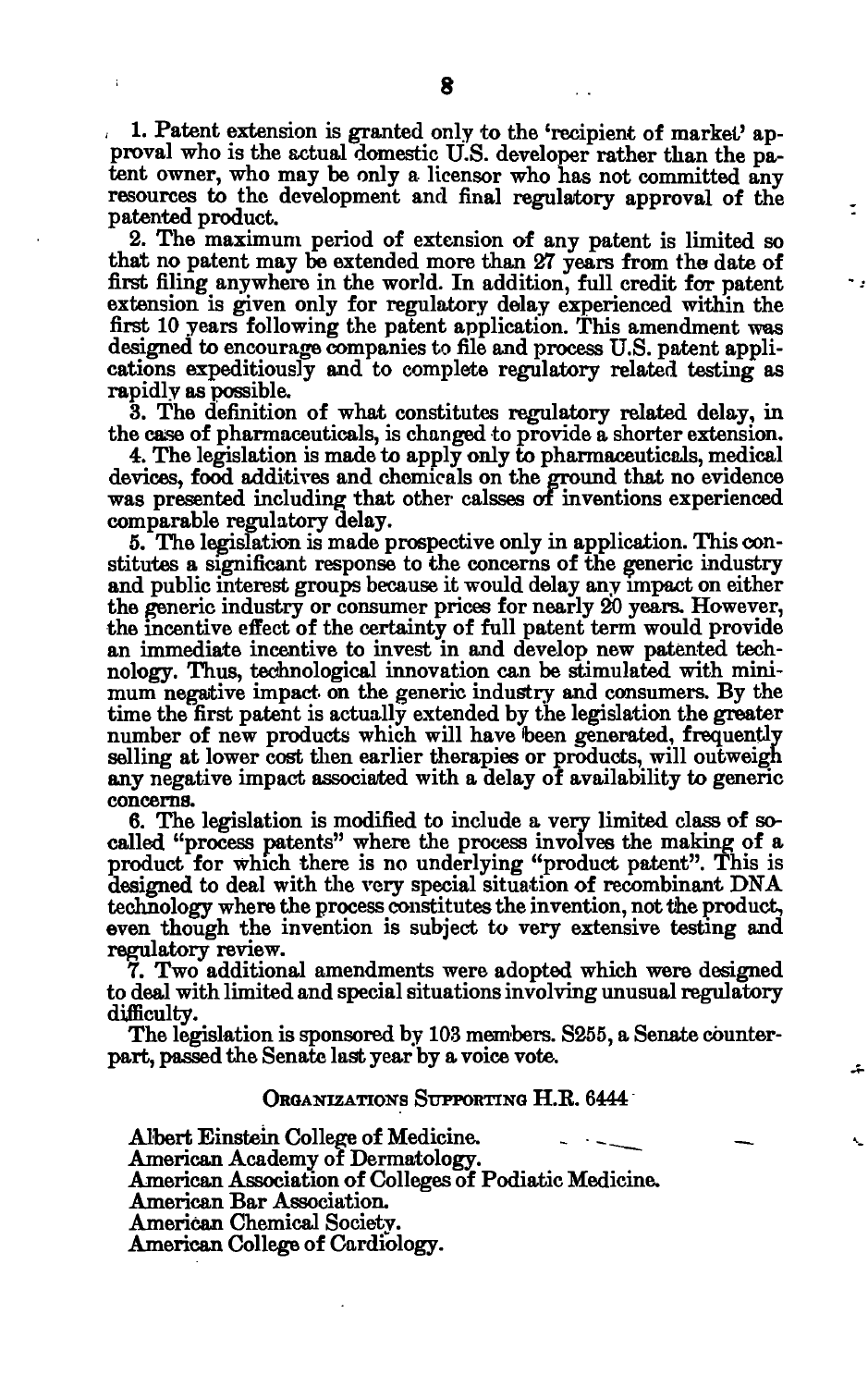$\ddot{z}$ 

American College of Chest Physicians. American Health Industries Institute. American Heart Association. American Medical Association. American Patent Law Association. American Pharmaceutical Association. American Society of Hematology. Associated Medical Schools of New York. Association for Advanced Technology in the Biomedical Sciences. Association of American Medical Colleges. Association of Independent Research Institutes. Association of Schools and Colleges of Optometry. Chemical Manufacturers Association. Citizens for the Treatment of High Blood Pressure. Department of Health and Human Services. Environmental Protection Agency. Food and Drug Administration. Fox Chase Cancer Center. Health Industry Manufacturers Association. The Johns Hopkins University. Massachusetts General Hospital. Massachusetts Institute of Technology. National Alliance of Senior Citizens. National Agricultural Chenical Association. National Association of Chain Drug Stores. National Association of Manufacturers. National Council on Synthetic Fuels Production. National Drug Trade Conference. National Wholesale Druggists Association. Patent and Trademark Office. Pharmaceutical Manufacturers Association. Society of University Patent Administrators. U.S. Chamber of Comerce. University of Cincinnati Medical Center. The University of Texas System Cancer Center. University of Delaware (Office of Research and Patents). University of Wisconsin Medical School. Wisconsin Alumni Research Foundation. Worcester Foundation.

#### **CONCLUSION**

H.R. 6444, as reported by the Committee is a balanced bill which will assure more rapid technological innovation in the Pharmaceutical and Chemical industries, resulting in a stronger economy and the development of less costly and more competitive new therapies and chemicals. At the same time the interests of consumers have been adequately protected.

## SECTION-BY-SECTION ANALYSIS

#### **SECTION 1**

This section provides that the Act may be cited as the "Patent Term Restoration Act of 1982."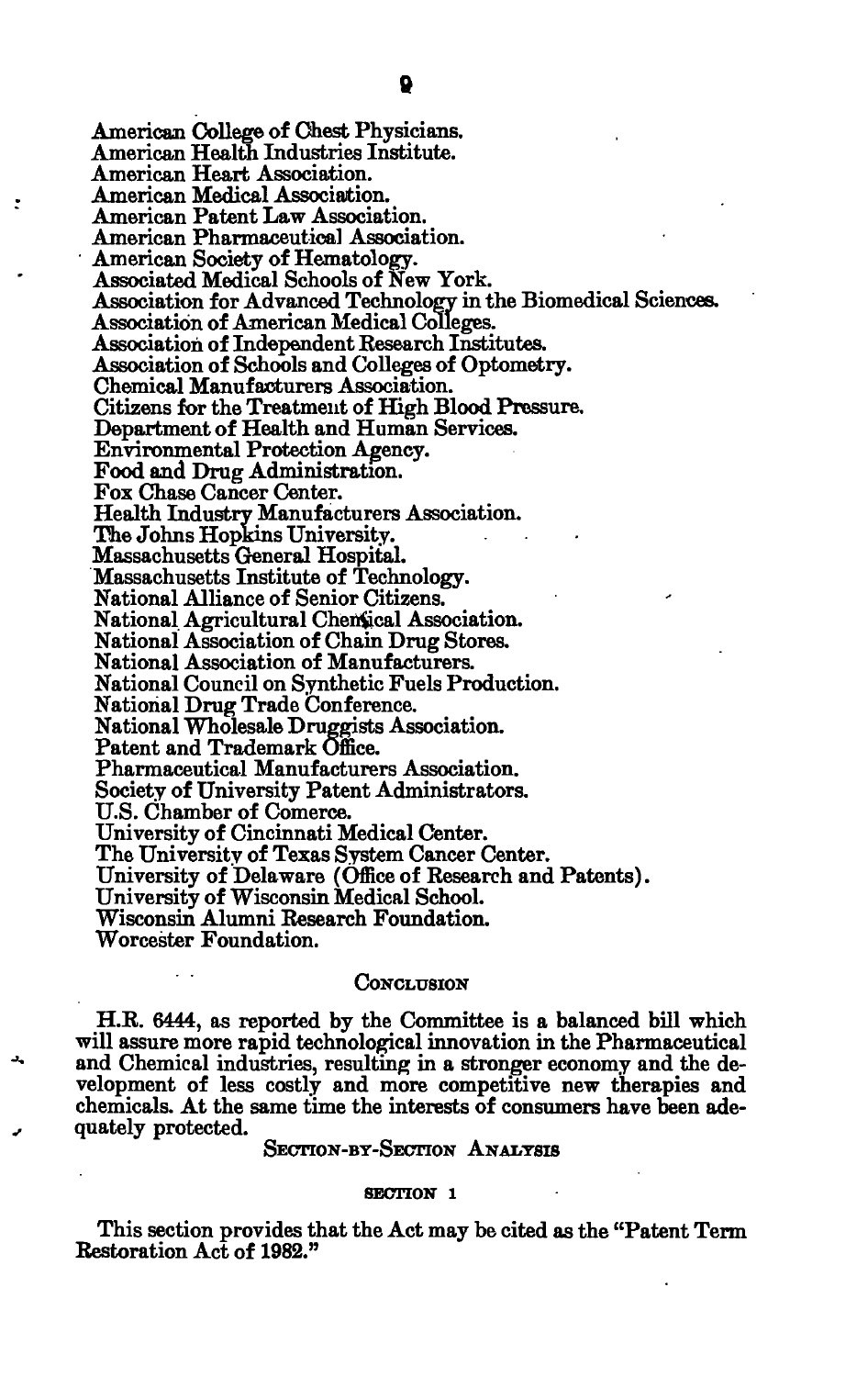#### **SECTION 2**

This section adds a new Section 155 to Title 35 of the United States Code to provide for the restoration of a patent term that is diminished because of federal regulatory review requirements.

 $\overline{\phantom{a}}$ 

*Section 155(a) (1)* provides that the term of a product patent, a use patent, or a process patent, that includes within its scope a product that is subject to regulatory review by a federal agency, shall be extended if the product sponsor gives the required notice to the Commissioner of the Patent and Trademark Office and if the patent to be extended has not expired prior to such notice and was issued on or subsequent to the date of enactment of the Patent Term Restoration Act of .1982. This provision makes the legislation prospective in its application and leaves existing patented products under the protection only of present patent law, with two limited hardship exceptions set out in Section 155(d). It encourages industry to invest necessary resources in the development of new technology that is not yet subject to a patent, but denies an extension of the patent term for investment decisions previously made under existing law.

*Section 155(a) (2)* provides that the rights to be derived from the restoration of a patent term are limited in scope to the product or method subject to the regulatory review period and to the specific use for which regulatory review was required by federal statute. Thus, if a chemical is subjected to regulatory review for new drug uses, but is also marketed for other commercial uses, the patent term extension would apply only to the new drug uses for which regulatory review was required.

*Section 155(a) (3)* establishes the length of patent term restoration. The beginning point for calculating patent term restoration is the filing of the earliest patent application anywhere in the world. The term of the patent is extended by the time equal to the regulatory review period for the product or method for up to 10 years after the date of filing of the earliest application, and the time equal to one-half the regulatory review period for the product or method for the period between 10 and 20 years from that earliest filing date. This provision gives firms an incentive to submit products for regulatory review in the United States as soon as possible after the first patent application is filed anywhere in the world, since any regulatory review time incurred more than 10 years after that date will be compensated only at the rate of six months of patent term extension for each year of regulatory review. It thus promotes the prompt availability of useful products in this country and decreases the potential for a United States "lag" in such products as new drugs.

No patent may be extended for more than seven years, nor may any extension result in a patent term of more than 27 years from the date of filing of the earliest patent application anywhere in the world. If the patent term would be extended less than one year, no extension is granted. These provisions also encourage early submission of new products for regulatory review in the United States by preventing lengthy patent term extensions that could result if such review were delayed until after foreign marketing has already begun.

No more than one patent may be extended for the same regulatory review period for any product or method. Thus, if there is a product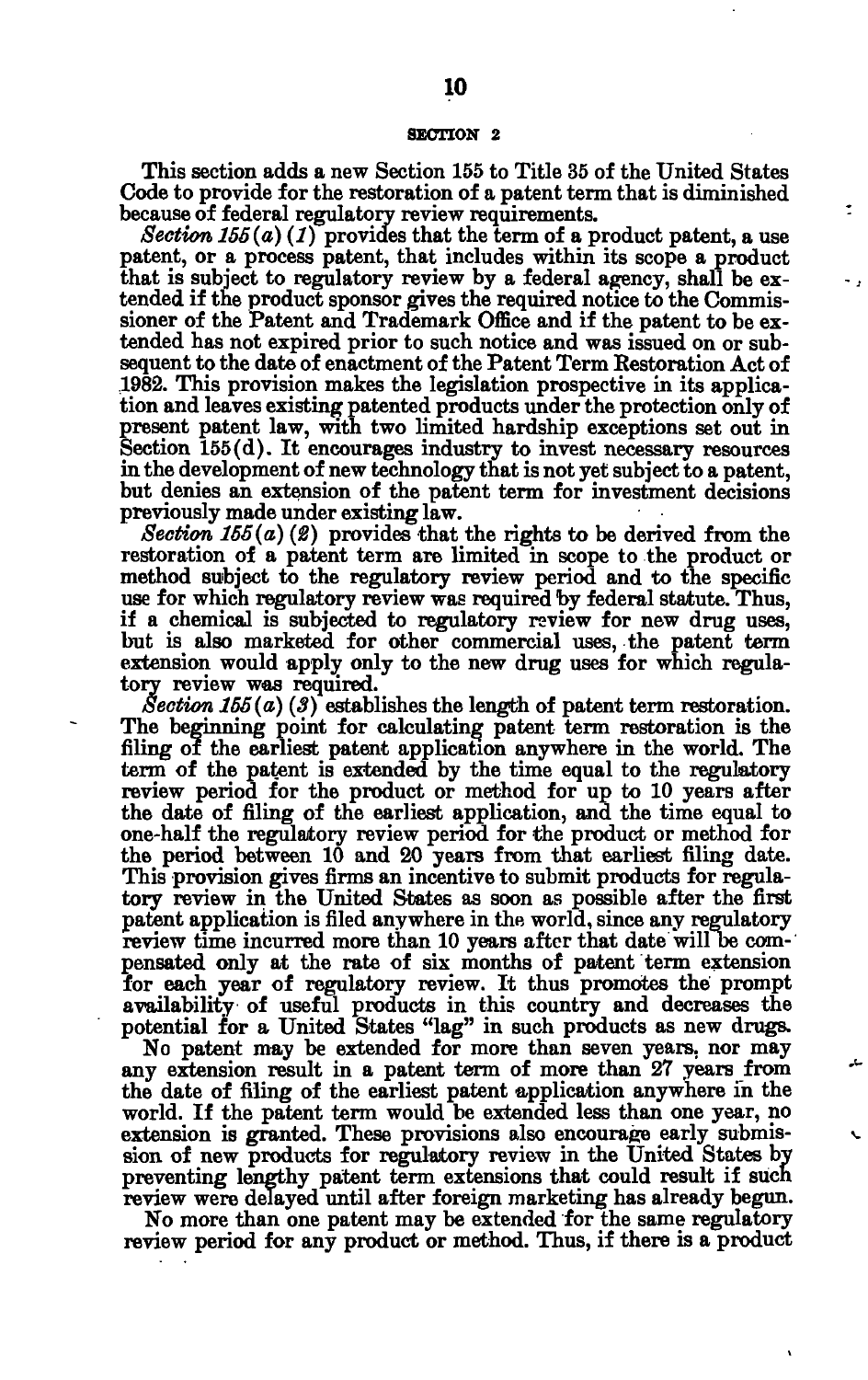patent and a process patent, both of which were subject to the same regulatory review period, the patent holder must choose which of the two patents is to be extended.

- 2

*/Section 155(a) (4)* limits the circumstances under which a process patent may be extended. No process patent may be extended if the owner of the patent also owns another patent for the same product that has already been extended under the terms of the bill. This provision prevents firms from abusing the legislation by obtaining extensions of successive new process patents for a product that has already been the subject of a patent term extension.

*Section*  $155(b)(1)$  establishes the procedure for patent term restoration. Within 90 days after the regulatory review period is terminated, the product sponsor is required to notify the Commissioner of the Patent and Trademark Office that the period has ended. Such notification must be in writing and provide specified information about the regulatory review involved, the claims to be extended, and information that will determine the length of the extension.

*Section 155(b) (2)* establishes the action to be taken by the Commissioner upon receipt of such a notice. The Commissioner must publish the information contained in the notice in the Official Gazette of the Patent and Trademark Office and issue to the owner of record of the patent a certificate of extension, which must also be recorded in the official file of the patent.

*Section 165(c)* defines five important words and phrases used in the bill.

*Section*  $155(c)(1)$  defines the term "product" to include any machine, manufacture, or composition of matter for which a patent may be obtained. The bill identifies a number of specific kinds of products that are encompassed by this term, including human and veterinary drugs, medical devices, food and color additives, pesticides, and chemical substances.

*Section 165(c)(2)* defines the phrase "major health or environmental effects test" to mean an experiment which requires at least six months to conduct, not including any period for analysis or conclusions. Such testing includes, for example, chronic toxicity testing in animals, which may take two or three years to complete. It excludes acute and subchronic toxicity testing that ordinarily is completed in less than six months.

*Section 155(c) (3)* defines the phrase "earliest application for the patent" to mean the patent application that provides the earliest benefit of filing date anywhere in the world.

*Section 155(c) (4)* defines the term "product sponsor" to mean any person who initiates testing, claims an exemption, or submits an application or petition under the regulatory statutes set out in Section  $155(c)(5)$ .

*Section 156(c) (5)* defines the critical term "regulatory review period," which determines the maximum potential period of patent term restoration (subject to the further limitations established in Section  $155(a)(2)$ ). The regulatory review period is defined precisely for each of six categories of products that are subject to regulatory review under specified federal statutes.

*Subparagraph (A)* defines the regulatory review period for human drugs to commence on the earliest of the date the first product sponsor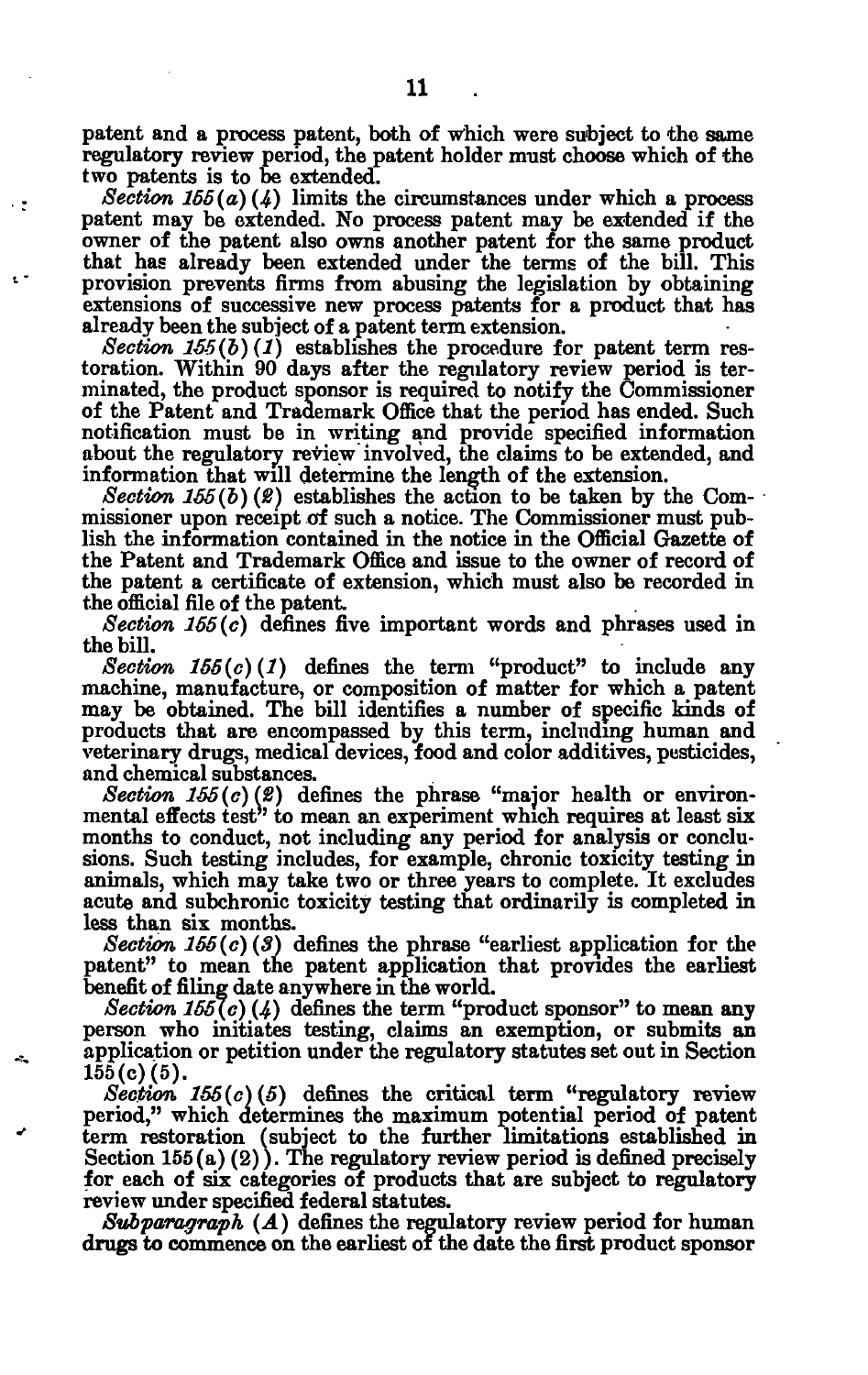initiates a clinical investigation on humans for the drug, or submits an application or petition for approval for licensing, under the Federal Food, Drug, and Cosmetic Act or the Public Health Service Act. The regulatory review period ends on the date the application or petition is approved or, if objections are filed, on the date those objections are resolved and commercial marketing is permitted. If commercial marketing is initially permitted and later revowed pending further proceedings as a result of objections, the regulatory review period ends on the date such proceedings are finally resolved and commercial marketing is permitted.

÷

*Subparagraph (B)* provides that the regulatory review period for a food additive or color additive commences on the earliest of the date the first product sponsor claims an exemption for investigation, or initiates a major health or environmental effects test that is subsequently submitted as part of the petition for a regulation, or submits a petition for a regulation, under the Federal Food, Drug, and Cosmetic Act. The regulatory review period ends when the petition is granted or, if objections are filed, when such objections are resolved and commercial marketing is permitted. If commercial marketing is initially permitted and later revoked pending further proceedings, the regulatory review period ends on the date such proceedings are finally resolved and commercial marketing is permitted.'

*Subparagraph (O)* provides that the regulatory review period for an animal drug or veterinary biological product commences on the earlier of the date the first product sponsor claims an exemption for investigation of the product or requests authority to prepare an experimental product under the Federal Food, Drug, and Cosmetic Act, the Public Health Service Act, or the Act of March 4,1913, or submits an application or petition for approval or licensing under such statutes. The regulatory review period ends on the date such application or petition is approved or, if objections are filed, when such objections are resolved and commercial marketing is permitted. If commercial marketing is initially permitted and later revoked pending further proceedings, the regulatory review period ends on the date such proceedings are finally resolved and commercial marketing is permitted.

*Subparagraph (D)* provides that the regulatory review period for a medical device commences on the earlier of the date the first product sponsor submits a proposed product development protocol, initiates a clinical investigation in humans on the device, or submits an application for approval under the Federal Food, Drug, and Cosmetic Act. The regulatory review period ends on the date such application is approved.

*Subparagraph (E)* provides that the regulatory review period for a pesticide commences on the earliest of the date the. first product sponsor initiates a major health or environmental effects test, requests the grant of an experimental use permit, or submits an application for registration, pursuant to the Federal Insecticide, Fungicide, and Eodenticide Act. The regulatory review period ends when the pesticide is first registered, either conditionally or fully.

*Subparagraph (F)* provides that the regulatory review period for a chemical substance or mixture for which notification is required under Section 5(a) of the Toxic Substances Control Act and which is subject to a rule requiring testing under Section 4(a) of that Act com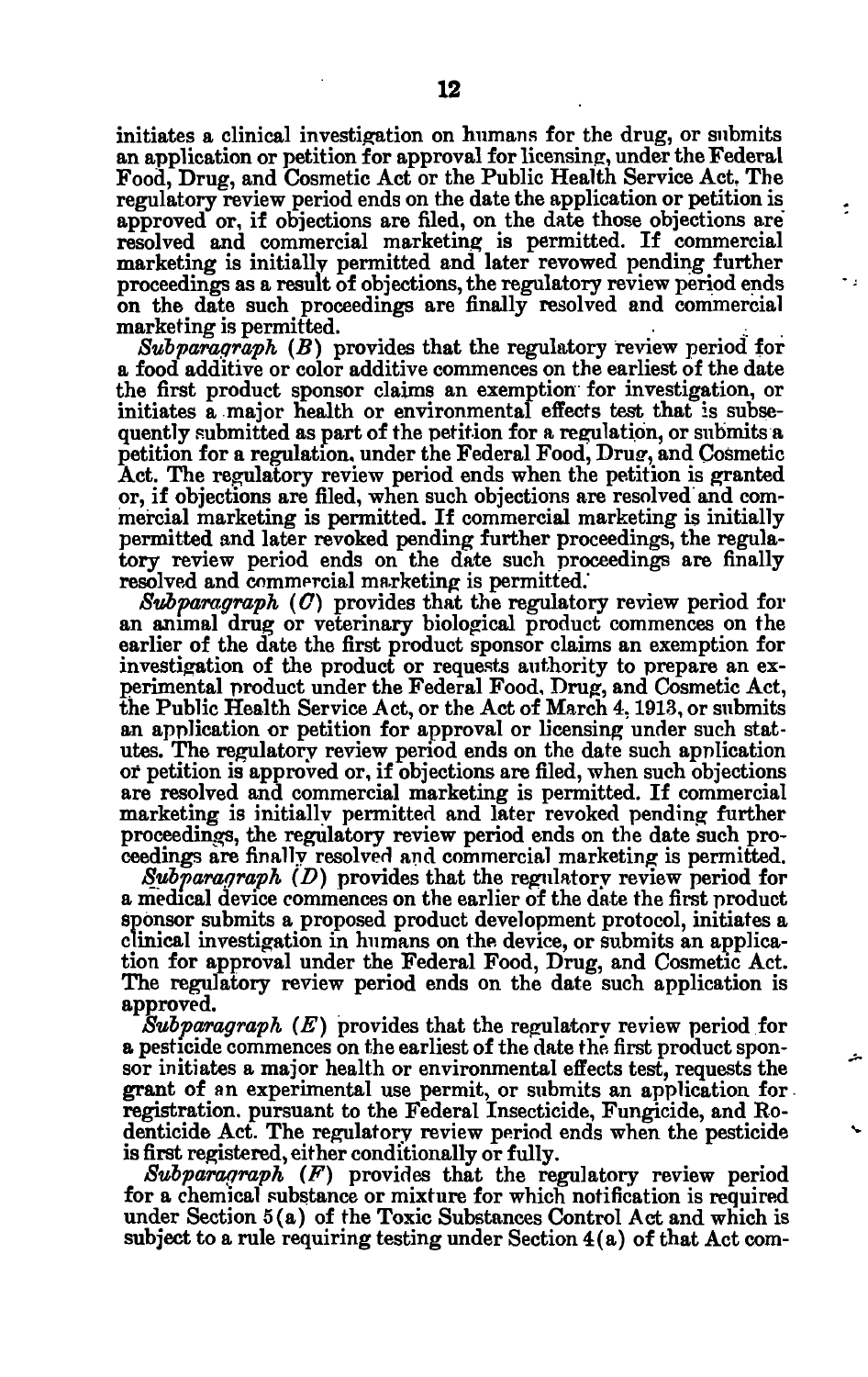mences on the date the first product sponsor initiates such testing. If no such testing is required, the regulatory view period commences on the earlier of the date the first product sponsor submits a premanufacture notice or initiates a major health or environmental effects test. The regulatory review period ends on the expiration of the premanufacture notification period or, if an order or injunction is issued under the Act, the date on which such order or injunction is dissolved or set aside.

εē

Under all six of these subparagraphs, the regulatory review period does not commence until a patent has Deen granted for the product, use, or process that is subject to regulatory review. Thus, if the regulatory review period ends before the patent is granted, there will be no extension of the patent term.

*Section 155(d)* provides for two exceptions to the general rules established in the bill, to deal with hardship cases.

Section  $155(d)(1)$  states that, where a new drug was approved more than seven years after the commencement of the regulatory review period and the application was determined by the Food and Drug Administration not to be approvable until a lengthy carcinogenicity bioassay was conducted, then the period of patent extension is seven years. Under these circumstances, public health considerations required additional testing that justifies a full seven-year patent extension.

*Section 155(d) (£)* states that, where a flood additive approval was stayed prior to 1981 pending proceedings concerning the safety of an ingredient that were ultimately resolved by permitting its marketing, the period of patent extension is measured from the date the stay was imposed until the proceedings were resolved and commercial marketing permitted. Once again, such lengthy proceedings to assure public safety justify extension of the patent term.

#### OVERSIGHT STATEMENT

The Committee on the Judiciary has oversight responsibility over the operations of the patent system and the Patent and Trademark Office in the Department of Commerce. In addition to its ongoing oversight, the Committee's Subcommittee on Courts, Civil Liberties and the Administration of Justice held an oversight hearing with respect to the Patent and Trademark Office on March 4, 1981, published as Oversight Hearings Before the Subcommittee on Courts, Civil,Liberties and the Administration of Justice of the Committee on the Judiciary, House of Representatives, Ninety-Seventh Congress, First Session on the Copyright Office, The U.S. Patent and Trademark Office, and the Copyright Royalty Tribunal, Serial No. 17.

The Committee expects to continue its oversight activities in this area.

### STATEMENT OF THE BUDGET COMMITTEE

No statement has been received on H.R. 6444 from the House Committee on the Budget.

#### ESTIMATE COST OF THE LEGISLATION

The Committee concurs in the estimate of the Congressional Budget Office that no net additional cost is likely to be incurred by the federal government as a result of enactment of H.R. 6444.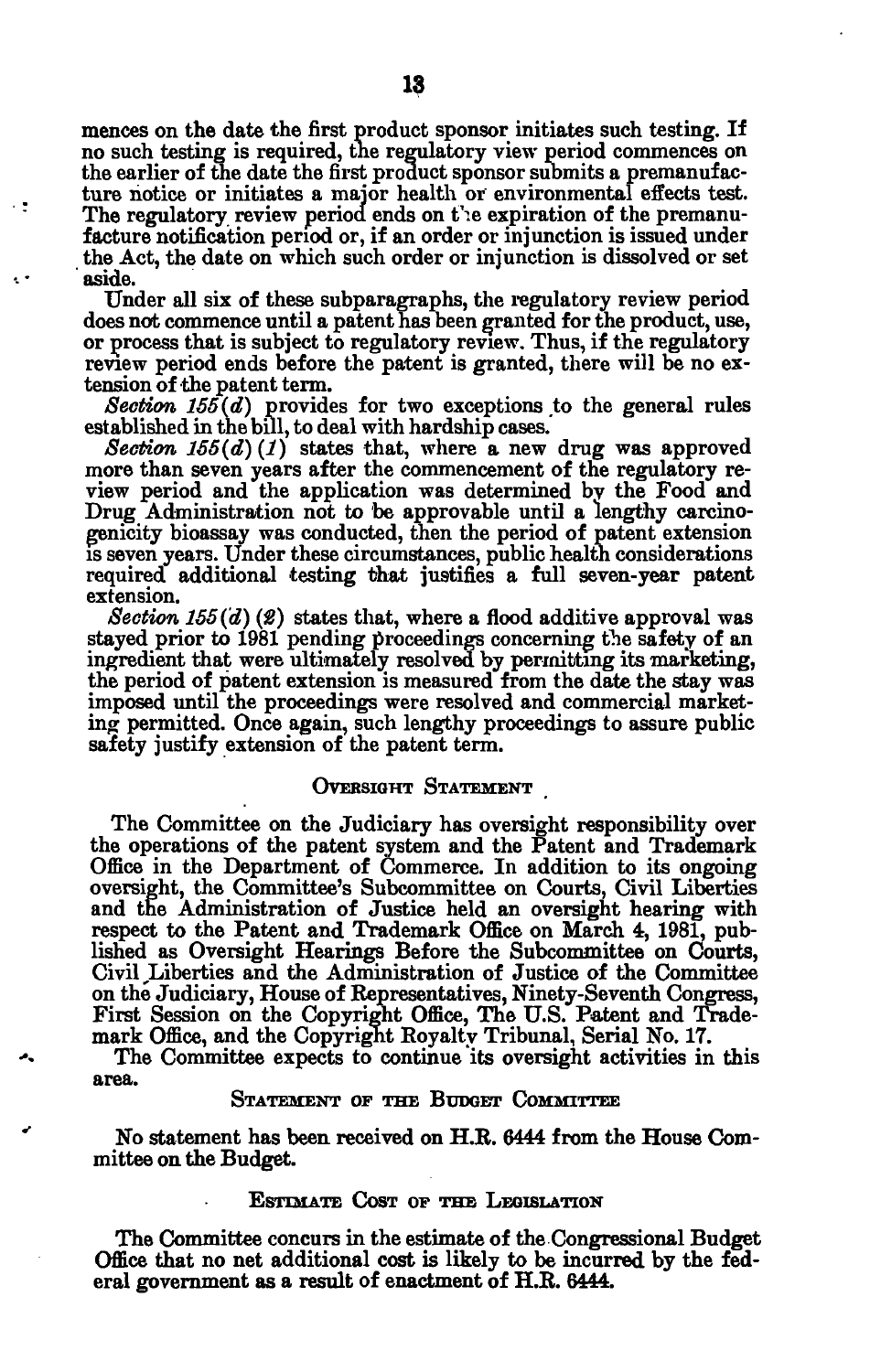## STATEMENT OF THE CONGRESSIONAL BUDGET OFFICE

Pursuant to clause 7, rule XIII of the Rules of the House of Representatives and section 403 of the Congressional Budget Act of 1974, the following is the cost estimate of  $H.R. 6444$ , as amended, prepared by the Congressional Budget Office.

> U.S. CONGRESS, CONGRESSIONAL BUDGET OFFICE, *Washington, D.C., July 29, 1982.*

٠.

Hon. PETER W. RODINO, Jr.,

*Chairman, Committee on the Jvdiciary, V.S. House of Representatives, Rayburn House Office Building, Washington, D.U.* 

DEAR MR. CHAIRMAN : Pursuant to Section 403 of the Congressional Budget Act of 1974, the Congressional Budget Office has reviewed H.R. 6444, the Patent Term Restoration Act. of 1982, as ordered reported by the House Committee on the Judiciary, July 28,1982.

H.R. 6444 would amend the patent law to adjust the term of certain patent grants when delays occur as a result of regulatory processes. While some additional publishing costs would be required by the Patent and Trademark Office to implement this bill, such costs are not expected to be significant and it is likely that they would be covered by additional fee income. Thus, no net additional cost is likely to be incurred by the federal government as a result of enactment of this bill.

Should the Committee so desire, we would be pleased to provide further details on this estimate.

Sincerely,

## ALICE M. RTVLIN, *Director.*

## NEW BUDGET AUTHORITY

In regard to clause  $2(1)(3)(B)$  of rule XI of the Rules of the House of Representatives, H.R. 6444 creates no new budget authority or increased tax expenditures for the Federal Government.

## INFLATIONARY IMPACT STATEMENT

Pursuant to clause  $(1)(4)$  of rule XI of the Rules of the House of Representatives, the Committee finds that the bill will have no foreseeable inflationary impact on prices or costs in the operation of the national economy.

#### FEDERAL ADVISORY COMMITTEE ACT OF 1972

The Committee finds that this legislation does not create any new advisory committees within the meaning of the Federal Advisory Committee Act of 1972.

## COMMITTEE VOTE

The Committee on the Judiciary ordered reported H.R. 6444, as amended, by voice vote with a quorum of members being present.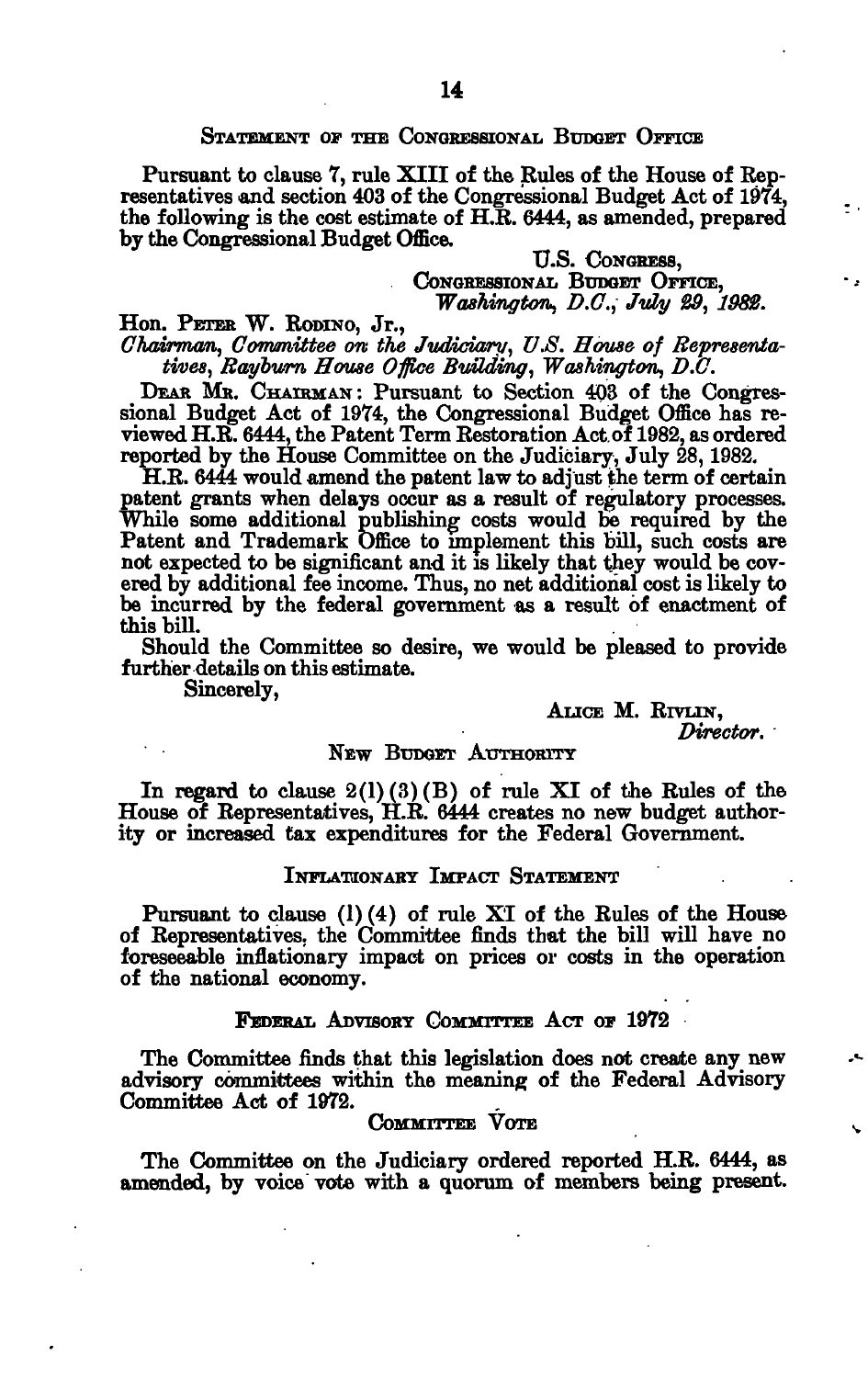## CHANGES IN EXISTING LAW MADE BY THE BILL, AS REPORTED

In compliance with clause 3 of Rule **XIII** of the Rules of the House of Representatives, changes in existing law made by the bill, as reported, are shown as follows new matter is printed in italic existing law in which no change is proposed is shown in roman) :

# **TITLE 35, UNITED STATES CODE**

## PART II—PATENTABILITY OF INVENTIONS AND GRANT OF PATENTS

**\*\*\*\*\*\* \*** 

\*\*\*\*\*\* \*

# **CHAPTER 14—ISSUE OF PATENT**

Sec.

151. Issue of patent.

152. Issue of patent to assignee.

153. How issued.

154. Contents and term ol patent *155. Restoration of patent term.* 

# **§ 155. Restoration of patent term**

*(a) (1) Except as provided in paragraphs (8) and (4), the term of a patent which encompasses within its scope a product subject to regulatory review, or a method for using such a product or a method for producing such a product, shall be extended from the original expiration date of the patent if*—

*(A) the product sponsor gives notice to the Commissioner in compliance with the provisions of subsection (b) (1);* 

*(B) the product has been subjected to regulatory review pursuant to statute before its commercial marketing or use;* 

*(C) the patent to be extended has not expired prior to notice to the Commissioner under subsection (b)(1); and* 

*(D) the patent to be extended was issued on or subsequent to the date of enactment of the Patent Term Restoration Act of 1982. (2) The rights derived from any claim of any patent extended under paragraph (1) shall be limited—-*

 $(A)$  in the case of any patent, to the scope of such claim which *relates to the product subject to regulatory review, and* 

*(B) in the case of a patent which encompasses within its scope a product*—

*(i) which is subject to regulatory review under the Federal Food, Drug, and Cosmetic Act, to the uses of the product*  which may be regulated by the chapter of such Act under *which the regulatory review occurred, or* 

*(ii) which is subject to regulatory review under any other statute, to the uses of the product which may be regulated by the statute under which the regulatory review occurred.* 

*(3) (A) Subject to subparagraph (B), the term of the patent shall be extended by the time equal to the regulatory review period for such*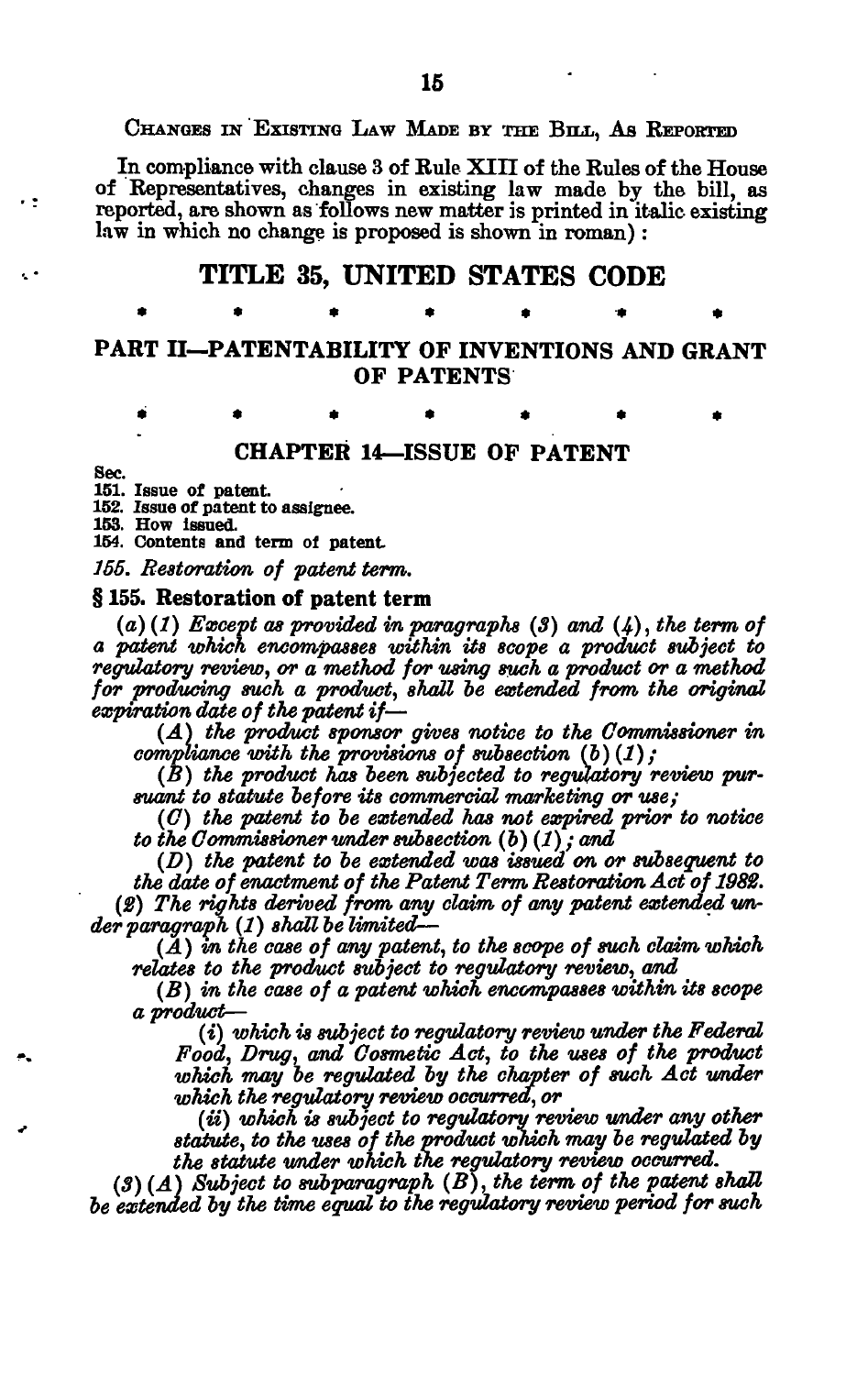*product for the period up to'10. years after the date of fling of the earliest application for the patent and the time equal to one-half the regulatory review period for the period between 10 and ISO years from the filing date of the earliest patent application.* 

 $\ddot{\phantom{1}}$  .

*(B) In no event shall the term of any patent be extended for more than seven years. No term of any extended patent may exceed 27 years from the date of filing of the earliest patent application for the patent. If the term that the patent would be extended is less than one year, no extension shall be granted.* 

*(C) In no event shall more than one patent be extended for the same regulatory review period for the product.* 

*(4) The term of a patent which encompasses within its scope a method for producing a product may not be extended under this section if*—

*(A) the owner of record of such patent is also the owner of record of another patent which encompasses within its scope the same product; and* 

*(B) such patent on such product has been extended under this section.* 

(6) *(1) To obtain an extension of the term of a patent under subsection (a)*, *the product sponsor shall notify the Commissioner under oath, within ninety days after the termination of the regulatory review period for the product to which the patent relates, that the regulatory review period has ended. If the product sponsor is not the owner of record of the patent, the notification shall include the written consent of the owner of record of the patent to the extension. Such notification shall be in writing and shall—* 

*(A) identify the Federal statute under which regulatory review occurred or, if the regulatory review occurred under the Federal Food, Drug, and Cosmetic Act, the chapter of the Act under which the review occurred;* 

*(B) state the dates on which the regulatory review period commenced and ended;* 

*(C) identify the product for which regulatory review was* 

*(D) state that the requirements of the statute under which the regulatory review referred to in subsection (a) (1) (B) occurred have been satisfied and commercial marketing or use of the product is not prohibited; and* 

*(E) identify the patent and any claim thereof to which the extension is applicable; the date of filing of the earliest application for the patent; and the length of time of the regulatory review period for which the term of such patent is to be extended; and state that no other patent has been extended for the regulatory review period for the product.* 

*(£) Upon receipt of the notice required by paragraph (1), the Commissioner shall promptly publish in the Official Gazette of the Patent and Trademark Office the information contained in such notice. Unless the requirements of this section have not been met, the Commissioner shall issue to the owner of record of the patent a certificate of extension, under seal, stating the fact and length of the extension and identifying the product and the statute under which*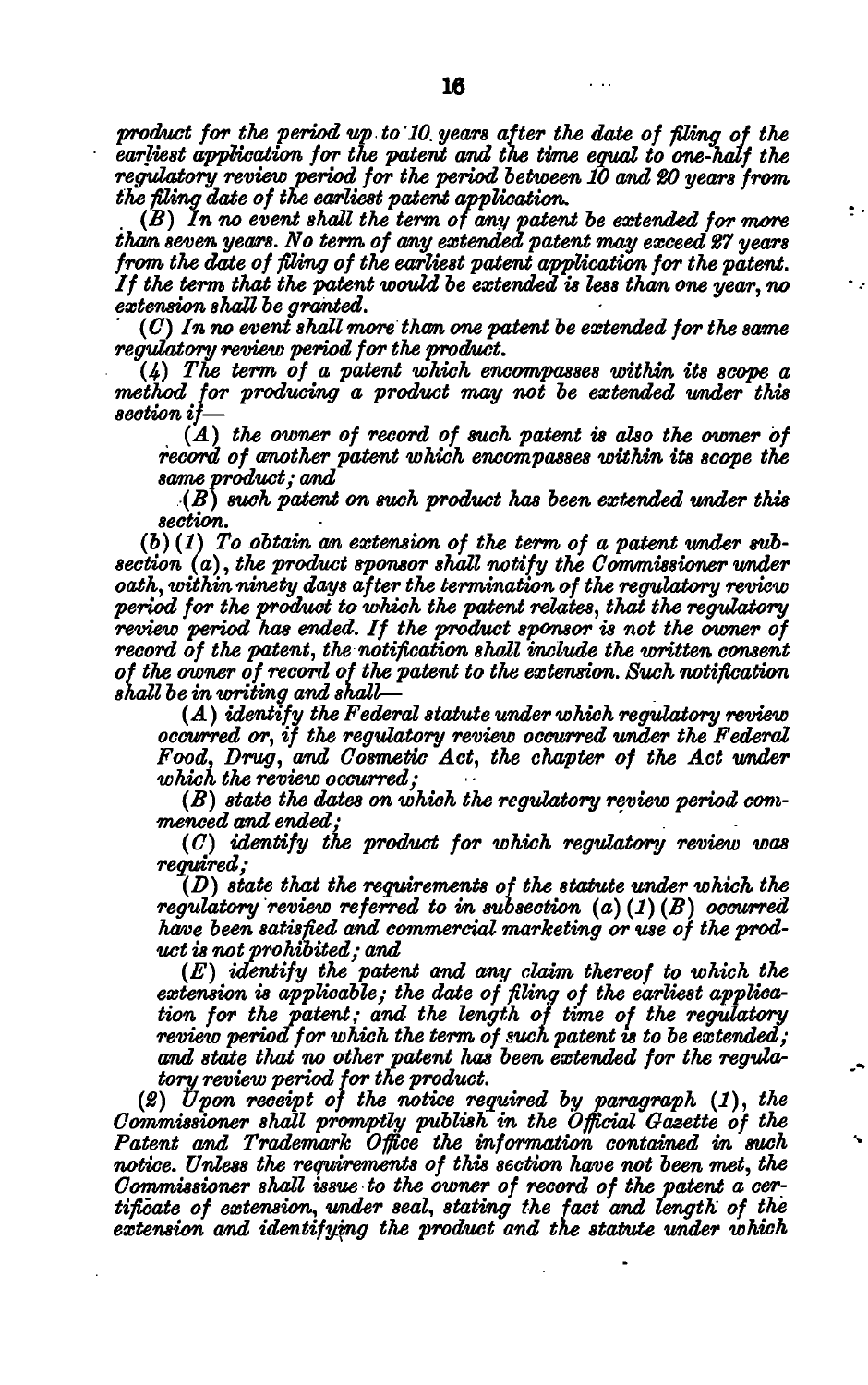*regulatory^ review occurred and specifying any claim to which such extension is applicable. Such certificate shall be recorded in the official file of the patent so extended and shall be considered as part of the original patent.* 

*(c) As used in this section:* 

 $\frac{1}{2}$ 

*(1) The term "product" means any machine, manufacture, or composition of matter for which a patent may be obtained and includes the following:* 

# (.4) *Any new drug, antibiotic drug, new animal drug, device, food additive, or color additive subject to regulation under the Federal Food, Drug, and Cosmetic Act.* 

(2?) *Any human or veterinary biological product subject to regulation under section 351 of the Public Health Service Act or under the virus, serum, toxin, and analogous products provisions of the Act of March 4,1913 (21 UJS.C. 151-158).* 

*(G) Any pesticide subject to regulation under the Federal Insecticide, Fungicide, and Rodentidde Act.* 

*(D) Any chemical substance or mixture subject to regulation under the Toxic Substances Control Act.* 

(2) The term "major health or environmental effects test" means *an experiment to determine, or evaluate health or environmental effects which requires at least six months to conduct, not including any period for analysis or conclusions.* 

*• (3) The term "earliest application for the patent" means the patent application providing the earliest benefit of filing date to the patent and includes patent applications under sections 119 and 120.* 

*(4) The term "product sponsor" means any person who initiates testing or investigations, claims an exemption, or submits an application, petition, protocol, request, ornotice described inparagraph* (5) *of this subsection.* 

*(5) The term "regulatory review period^'' means*—

*(A) with respect to a product which is a drug, antibiotic drug, or human biological product, a period commencing on the earliest of the date th& first product sponsor (i) initiates a clinical investigation on humans, or (u) submits an application or petition with respect to such product under the Federal, Food, Drug, and Cosmetic Act, Public Health Service Act, or the Act of March 1\*, 1913, and ending on the date such application or petition with respect to such product is approved or the product is licensed under such statutes or, if objections are filed to such approval or license, ending on the date such objections are resolved and commercial marketing is permitted or, if commercial marketing is initially permitted and later revoked pending further proceedings as a result of such objections, ending on the date such proceedings are finally resolved and commercial marketing is permitted;* 

*(B) With respect to a product which is a food additive or color additive, a period commencing on the earliest of the date the first product sponsor (i) initiates a major health or environmental effects test on the product, but only if the data from such test is submitted in a petition referred to in clause*  (m) *of this subparagraph, (ii) claims an exemption for an*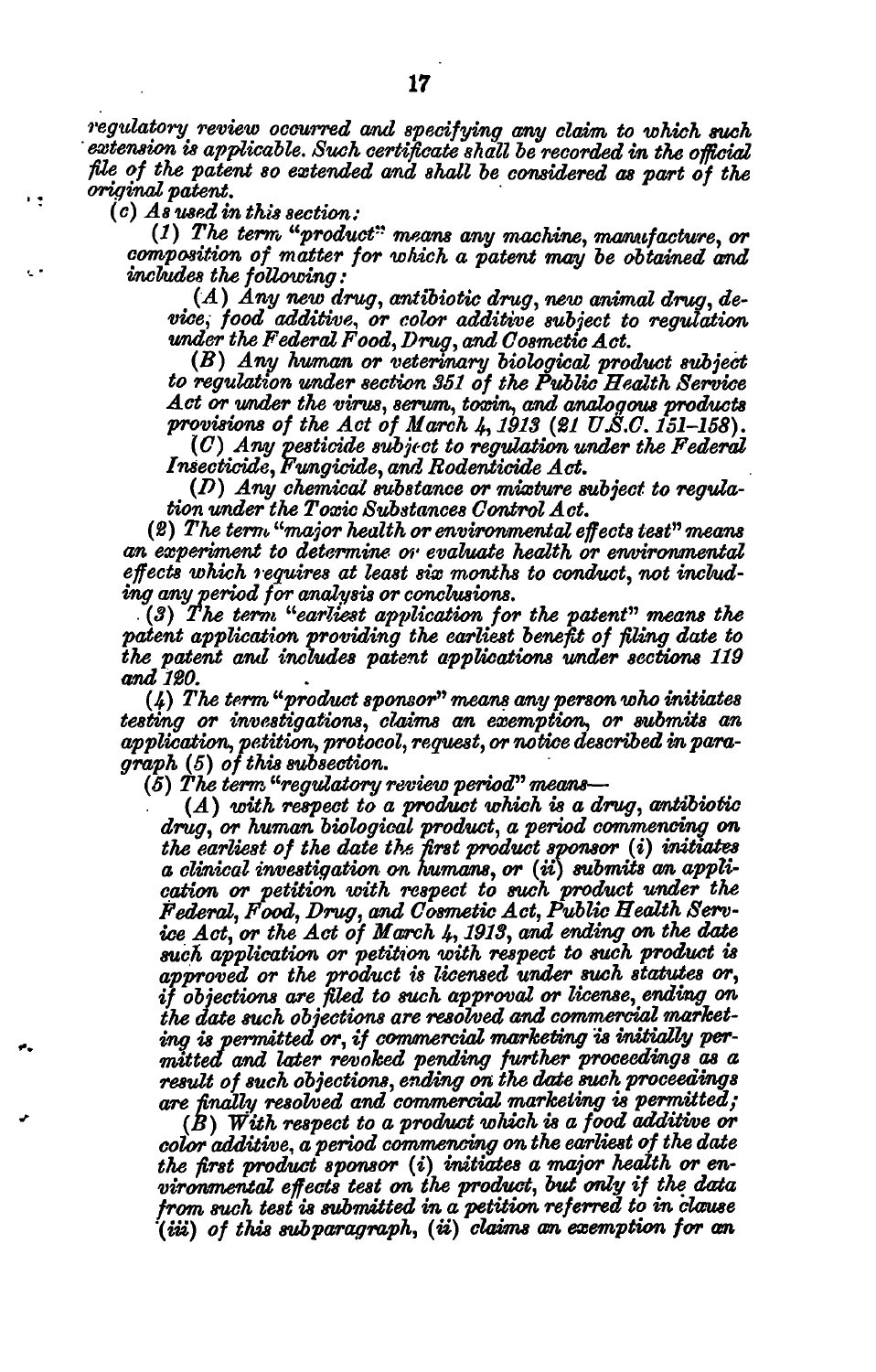*investigation with respect to such product, or (iii) submits a petition with respect to the product under the Federal Food, • Drug, and Cosmetic Act requesting issuance of a regulation for use of the product, and ending on the date such regulation becomes effective or, if objections are fled to such regualtion, ending on the date such objections are resolved and commercial marketing is permitted or, if commercial marketing is initially, permitted and later revoked pending further proceedings as a result of such objections, ending on the date such proceedings are finally resolved and commercial marketing is permitted;* 

 $\bullet$  .

*(G) with respect to a product which is an animal drug or veterinary biological product, a period commencing on the earliest of the date the first product sponsor (i) claims an exemption for investigation of the product or requests authority to prepare on-experimental product under the Federal Food, Drug, and Cosmetic Act, the Public Health Service Act, or the Act of March 4,1913, or (ii) submits an application or petition with respect to the product under such statutes, and ending on the date such application or petition with respect to the product is approved or the product is licensed under such statutes or, if objections are filed to such approval or license, ending on the date such objections are resolved and commercial marketing is permitted or, if commercial marketing is initially permitted and later revoked pending further proceedings as a result of such objections, ending on the date such proceedings are finally resolved and commercial marekting is permitted;* 

*(D) with respect to a product which is a device, a period commencing on the earlier of the date the first product sponsor (i) submitted a proposed product development protocol with respect to the product under the Federal Food, Drug, and Cosmetic Act, (ii) initiates a clinical investigation on humans, or (iii) submitted an application with respect to the product under such statute, and ending on the date such application with respect to the product is approved under such statute;* 

*(E) with respect to a product, which is a pesticide, a period commencing on the earliest of the date the first product sponsor (i) initiate\* a major health or environmental effects test on such pesticide, but only if the data from such test is submitted in a request for registration of such pesticide under section 3 of the Federal Insecticide, Fungicide, and Rodenticide Act, (ii) requests the grant of an experimental use permit for the' pesticide under section 5 of such Act, or (ui) submits an application for registration of such pesticide pursuant to section 3 of such Act, and ending on the date such pesticide is first registered, either conditionally or fully; and* 

*(F) with respect to a product which is a chemical- substance or mixture for which- notification is required under section 5(a) of the Toxic Substance Control Act*—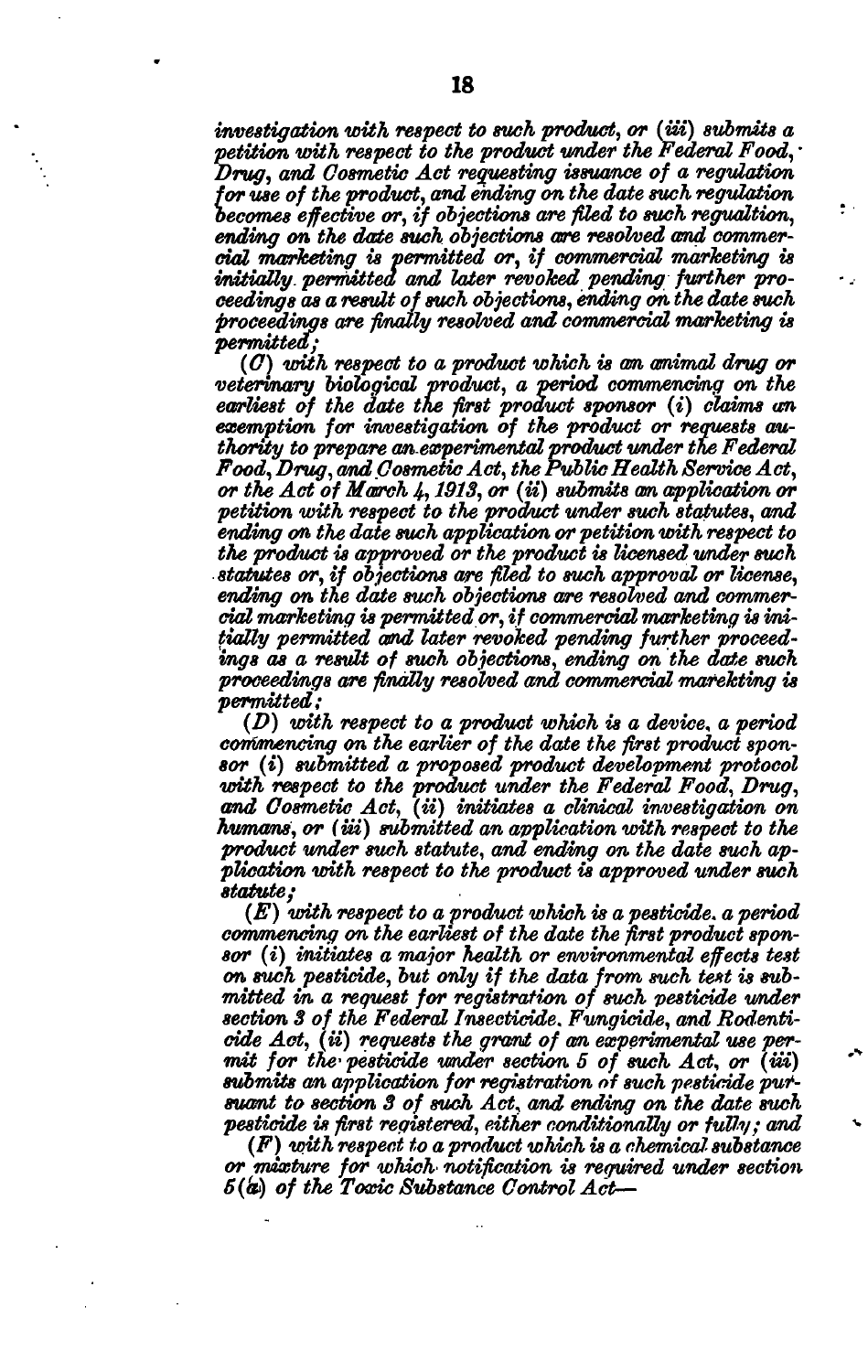*(i) which is subject to a rule requiring testing under section 4(a) of such Act, a period commencing on the date the first product sponsor has initiated the testing required in such rule and ending on the expiration of the premanufacture notification period for such chemical substance or mixture, or if an order or injunction is issued under section 5(e) or 5(f)of such Act, the date on which such order or injunction is dissolved or set aside;* 

*(ii) which is not subject to a testing rule under section 4 of such Act, a period commencing on the earlier of the date the first product sponsor*—

*I) submits a premawufactunz notice, or* 

*S II) initiates a major health or environmental effects test on such, chemical substance or mixture, but only if the data from such test is included in the premanufacture notice for such substance or mixture,* 

*and ending on the expiration of the premanufacture notification period for such substance or mixture or if an order or injunction is issued, under section 5(e) or 5(f) of such Act, the date on which such order or such injunction is dissolved or set aside;* 

*except that the regulatory review period shall not be deemed to have commenced until a patent has been granted for the product which is subject to regulatory review, for the method for using such product, or for the method for producing such product.* 

 $(d)(1)$  Notwithstanding subsection  $(a)(1)(D)$ , in the event the *regulatory review period has commenced prior to the date of enactment of this section, then the period of patent extension for such product or a method of using such product shall be measured from the date of enactment of this section. In the event that prior to the date of enactment of this section a new drug product was approved on a date more than seven years after the commencement of the regulatory review period and during such regulatory review period the patenteewas notified that such product's application was not approvable under section 505(b) (1) of the Federal Food, Drug, and Cosmetic Act and as a result of which the patentee caused a major health or environmental- effects test to be conducted to evaluate carcinogenic potential, then the period of patent extension for such product or the method of use of such product shall be seven years, if the filing required by subsection (b) (1) of this Act is made within ninety days of the date of enactment of this section.* 

*(S) Notwithstanding subsection (a) (1) (D), in the case of products approved and for which a stay of regulation granting approval pursuant to section 409 of the Federal Food, Drug, and Cosmetic Act was in effect as of January 1,1981, the period of such patent extensions shaV. be measured from the date such stay was imposed until such proceedings are finally resolved and commercial marketing permitted, if the filing required by subsection* (6) *(1) is made within 90 days of the termination of the regulatory review period or of the date of enactment of this section, whichever is later.* 

\*\*\*\*\*\* \*

, <u>.</u>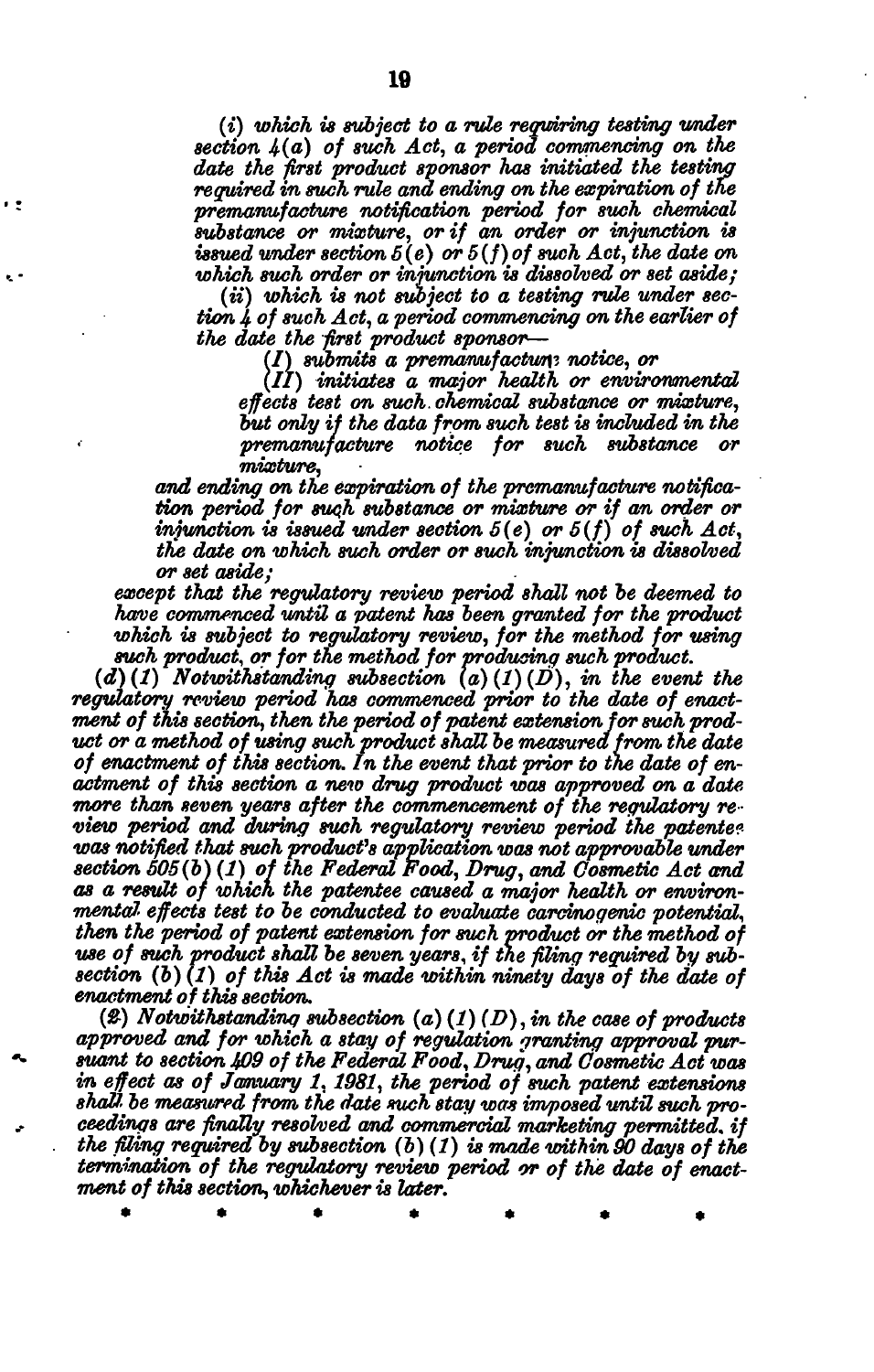## ADDITIONAL REMARKS OF HON. BARNEY FRANK, HON. DON EDWARDS, HON. PATRICIA SCHROEDER, HON. GEORGE W. CROCKETT, JR., AND HON. JOHN CONYERS, JR.

24

In passing H.R. 6444, we believe the Committee should have adopted amendments offered by E. Clay Shaw and Barney Frank.

As reported by the Committee, H.R. 6444 determines the amount of time which will be extended when the original patent expires. As to each product covered by the bill, the time to be extended is counted in genera] from the submission by the patent holder of the application, petition, etc., to the relevant federal agency, or the initiation of major testing for the product; it ends when final approval or license is given by the agency. Specifically as to new drugs, the period to be extended begins with human testing or the submission of an application (an "IND") to the Food and Drug Administration. It ends with the approval of a New Drug Application (NDA) by FDA.

What is critical here with new drug procedures as an example, is that it is the filing of the NDA well after testing has started, which begins the governmental review process. Any time taken by the patentee prior to the filing of an NDA would be taken even in the absence of a governmental review to satisfy the patentee's own concerns about safety and effectiveness and to avoid product liability judgments. To the extent that it is equitable to restore the time lost to governmental regulatory procedures, it is logical to count only the time actually taken by the government. What H.R. 6444 has done is to begin counting time years prior to governmental review. In fact, as found by the Office of Technology Assessment study, this pre-NDA period of time can easily run up to five or six years.

The Shaw Amendment would have rectified this overly generous restoration. It provided that the extension period be counted as to the various products covered from the filing of the application to the federal agency until its approval. The amendment would have focused upon the only time which the government can reasonably be charged with having consumed in regulating the product involved; To award further time is, we believe, unnecessary and unfair to the public.

The Frank Amendment would have placed necessary safeguards into the system as it relates to new drugs. Under H.R. 6444, a patentee need not demonstrate that he acted with reasonable diligence in pursuing regulatory approval. While we understand that the Committee, in reporting the bill, would not condone nor knowingly encourage delay, there is not now any way of making such a determination. After all, it would often be to the patentee's advantage to have patent time extended as much as possible while the product is being marketed and returning the investment made in it. If the testing period is slowed down, the developer will know that this time will be restored when it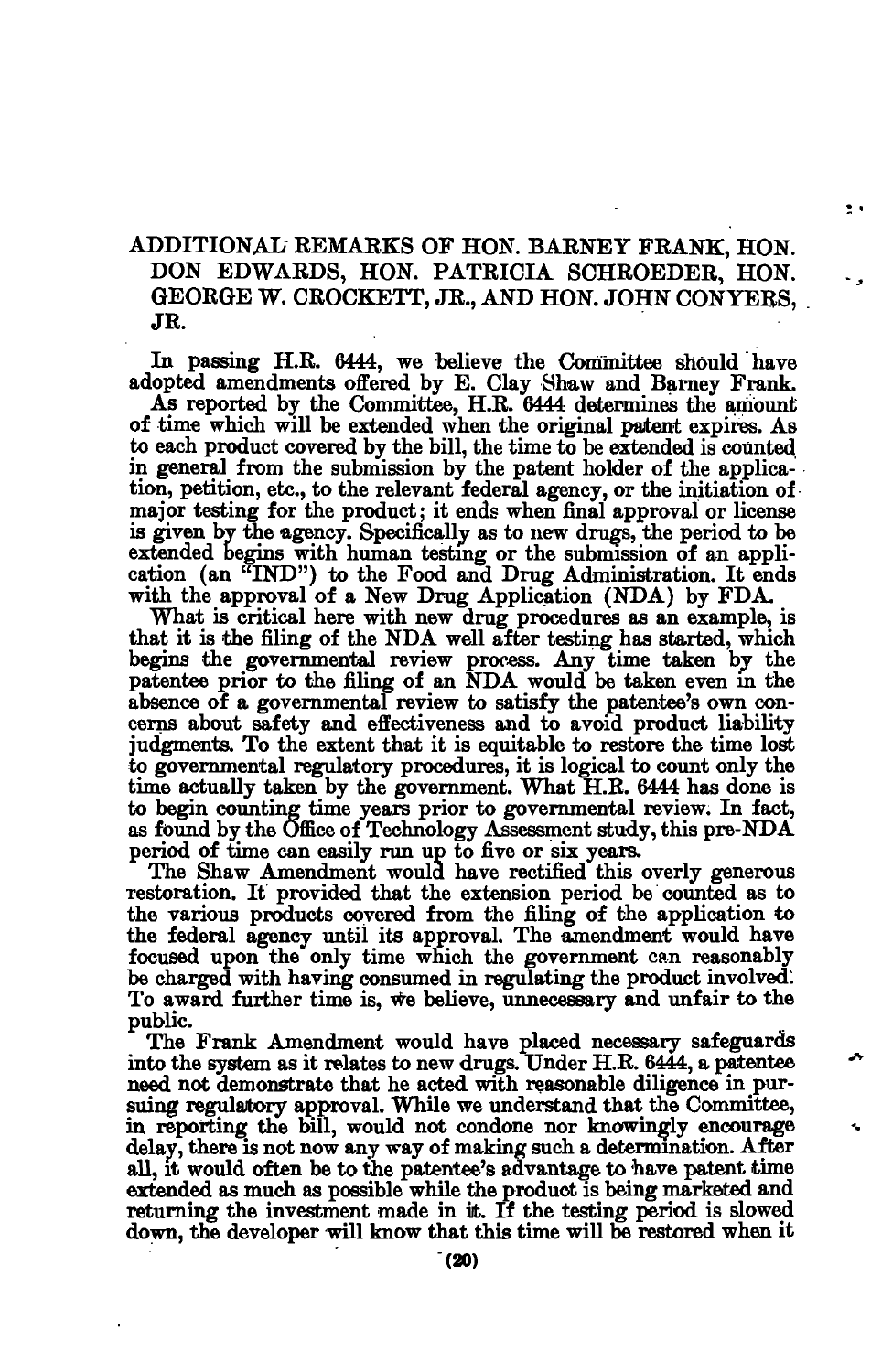is most valuable to him—while it's selling. There is quite clearly, therefore, a built-in incentive for dilatoriness by the patent holder which we feel is not adequately addressed by the bill.

 $\bullet$ 

Mr. Frank's proposal would have simply established a proceeding before the Commissioner of Patents and Trademarks to determine whether the patent holder had acted with reasonable diligence in secur- . ing regulatory, approval. If the Commissioner had determined that the holder did not act diligently for a certain period of time, that time would have been subtracted from the extension period. In addition, the Commissioner would have been charged with determining the filing and approval dates for the product. This finding is necessary because the patent holder is the only private party with knowledge of the length of the review process. Such information is not otherwise made public.

The Frank Amendment, in our view, should have been added to ensure the public that the patent restoration system is not abused. Given the incentive for delay, the lack of public information as to the length of the regulatory process, and the absence in the bill of any other enforcement mechanism to guard against abuse, this modest proposal was reasonable, necessary and not overly burdensome.'

The Committee erred, we believe, in not adopting these amendments: the Shaw Amendment, to focus, more precisely the time period which could be extended and the Frank Amendment, to safeguard the public's very substantial interests in this process. .

## DISSENTING REMARKS OF THE HONORABLE BARNEY FRANK

Although I must respectfully dissent from the Committee's action in reporting H.R. 6444 without substantive amendments, I wish to commend our able and distinguished Subcommittee Chairman, Bob Kastenmeier. As reported by the Subcommittee on Courts, Civil Liberties and the Administration of Justice, H.R. 6444 is markedly improved over its predecessor, H.R. 1937. The Subcommittee added, among other items, an important provision making the legislation prospective only in its application and it cut down the scope of the bill to apply only to the specific products listed.

However, I still believe the legislation to be unnecessary in pursuit of the purpose stated for it and harmful to the consuming public, particularly those who because of age or illness must rely on medications.

For the reasons detailed in the Additional Remarks joined in by several of my colleagues on the Committee, I believe the Committee should have adopted amendments offered by the gentleman from Florida, E. Clay Shaw, and by myself. The Shaw Amendment would have focused more appropriately the time to be extended at the end of the patent term; it would have restored only the time actually taken by the agency review process. In fact, as former Food and Drug Administration Chairman Donald Kennedy has observed, even in the *+* absence of a new drug approval process, patentees would require substantial time to test their new products prior to marketing, which time is not the fault of the federal government. Delays, Mr. Kennedy has noted, are often the responsibility of the manufacturer. Unfortunately, H.R. 6444 restores time which is not consumed by the federal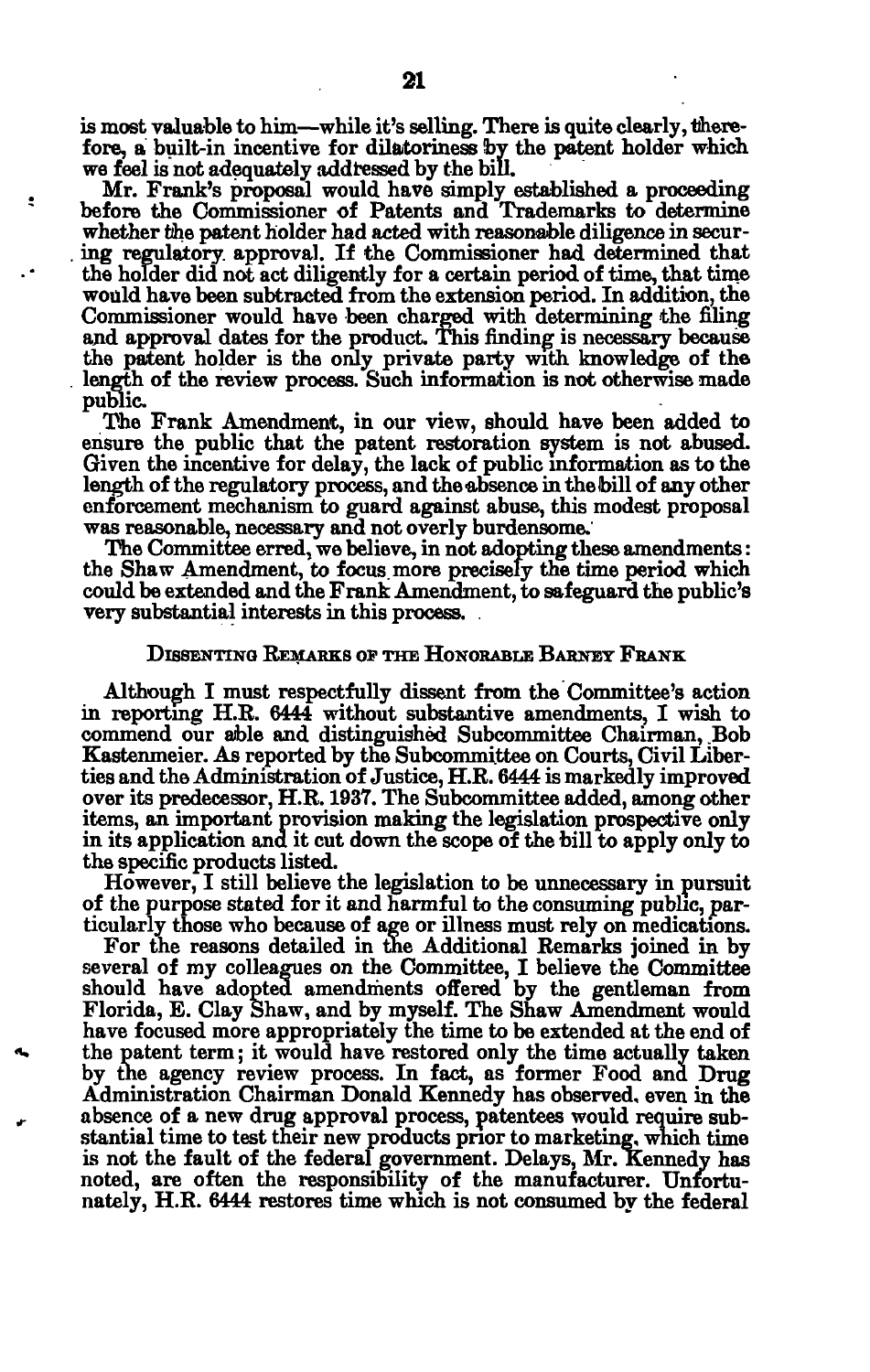government in regulating these products. In this respect, the bill is overly generous.

As for the amendment I offered during Committee deliberations, I believe it was necessary to guard against the possibility that the patent restoration system would be misused. As pointed out in the Additional Remarks, there is a built-in incentive for delay during the regulatory review period by the patentee and there is no public accountability as to the actual length of that period. My amendment would have instituted a fair and relatively simple proceeding before the Commissioner of Patents and Trademarks at which these matters could have been determined.

÷

If the goal of the bill is to spur additional research and development, particularly regarding new drugs, it is not necessary. As found by the Office of Technology Assessment (OTA) study, the number of new chemical entities (NCEs) approved, which demonstrates pharmaceutical innovation, has remained relatively constant since 1963. Approvals of NCEs offering important or modest therapeutic value has remained relatively stable over this period. Moreover, OTA found that revenues in the pharmaceutical industry have increased steadily and the relationship between revenues and research and development expenditures has also remained stable. Finally, the Congress has already given research-intensive industries, including the drug industry, ample incentive to increase R&D spending-by passing the provision of the 1981 Tax. bill allowing a 25 percent tax credit for increased R&D expenditures, a measure which I cosponsored.

To the extent that it is equitable to restore time lost because of regulatory review, the Shaw Amendment would have dealt with that matter much more fairly. But there are other equities at work hero which are not adequately served by H.R. 6444. The most important is the impact that this bill will have on our most vulnerable citizens—the elderly, ill, and disabled. Without doubt, the longer a manufacturer is able to maintain a non-competitive monopoly over his product, the longer prices for that product will remain higher than if competition were allowed. It is only through the introduction of genericallvequivalent drugs, at the close of the patent period, that price competition can exist. In fact, OTA went even further by declaring that patent term extension may in some cases even prevent any competitive pressure from being exerted since generic drugs may not even be introduced at all.

Surely, it is not equitable to expect the elderly and ill, who are often already in severe financial straights, to pay the price for patent extension, especially where the extension is not even necessary in order to promote the development of new drugs.

The severe impact the bill will have on these groups and working families in general has been recognized by a wide variety of organizations. For example, the American Association of Retired Persons/ National Retired Teachers Association, the National Council of Senior Citizens, the United Auto Workers, the Service Employees International Union, the American Federation of State, County, and Municipal Employees, the International Association of Machinists and Aerospace Workers. Public Citizen, and Consumer Federation of America have all expressed opposition to or criticism of H.R. 6444 as reported by the Committee.